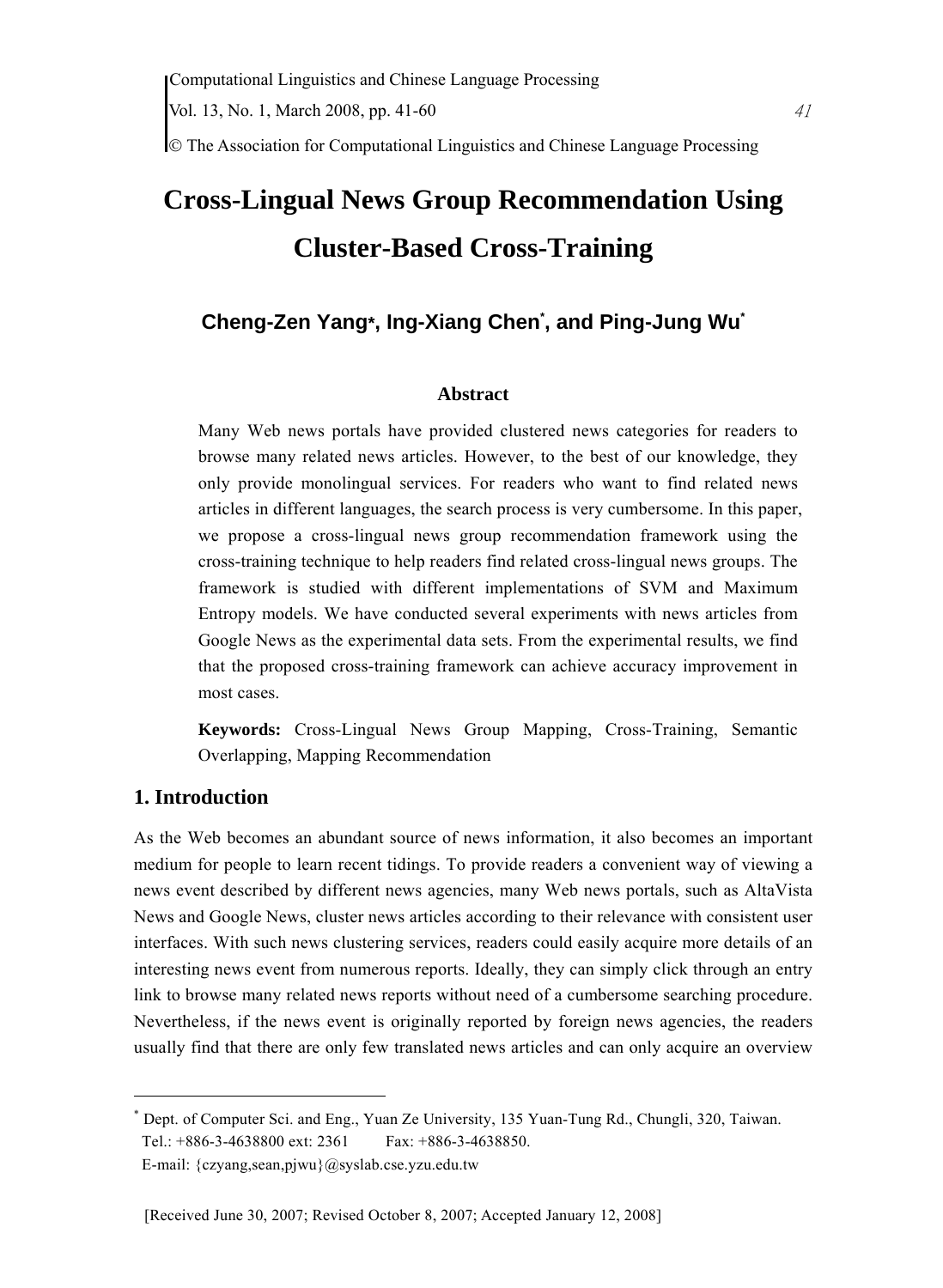of the news event. If they want to find more related foreign news stories, they may generally get frustrated due to the following two reasons. First, the translated news articles seldom provide as much information as the original news articles. Second, the translation may add more interpretations that can mislead in the searching direction. The following example illustrates these situations.

This news story, reported in BBC News [2006], is a good example to show these problems. The title of its English version is "First impressions count for web" and the article contains 15 paragraphs mainly focused on the impressions in a 20th of a second after first sight [BBC News 2006]. However, the title of its Chinese news story is "好網頁還需要讓讀 者一見鍾情" and may be translated into "Good web pages need to let readers fall in love at first sight", which includes additional semantic information related to love. In addition, the Chinese news article has only 7 paragraphs. When readers read the Chinese news article (the source document) and want to find more information from (for example) English news articles (target documents), they will most likely search for the news article entitled with "fall in love at first sight" and find nothing related. Apparently, the readers cannot easily find the English news article. Additionally, the amount of information of the source news article may not be equal to that of the corresponding target news article. In this example, the amount of information of the translated Chinese article is much less than that of the original English article. The scant amount of translated information will perplex the readers in other searching operations. These observations suggest the need of a cross-lingual news recommendation framework for readers to get a broader view to a news event.

To address the recommendation issue for cross-lingual news groups, the simplest approach is to directly translate the source news article and find the related news group in another language. Unfortunately, the quality of translation and the amount of news information highly influence the recommendation results. Readers may get translated results of poor quality. For instance, using Google Translation (http://www.google.com/translate\_t?hl=zh-TW) to translate the Chinese news title of the above example gets "Readers need to make a good website was love at first sight". As many Web news portals have provided monolingual cluster-based news browsing interfaces, the quality of cross-lingual news group recommendation can be improved if the cluster information of the source documents is exploited. Such exploration of cluster information has been studied recently in many applications, such as Web catalog integration [Agrawal and Srikan 2001; Tsay *et al*. 2003; Sarawagi *et al*. 2003; Zhang and Lee 2004a; Zhang and Lee 2004b; Chen 2005] and title generation [Tseng *et al*. 2006].

In this paper, we propose a cross-lingual news group recommendation framework using the cross-training approach from recent Web taxonomy integration techniques [Sarawagi *et al*. 2003] to find the possible semantic corresponding relationships between news groups of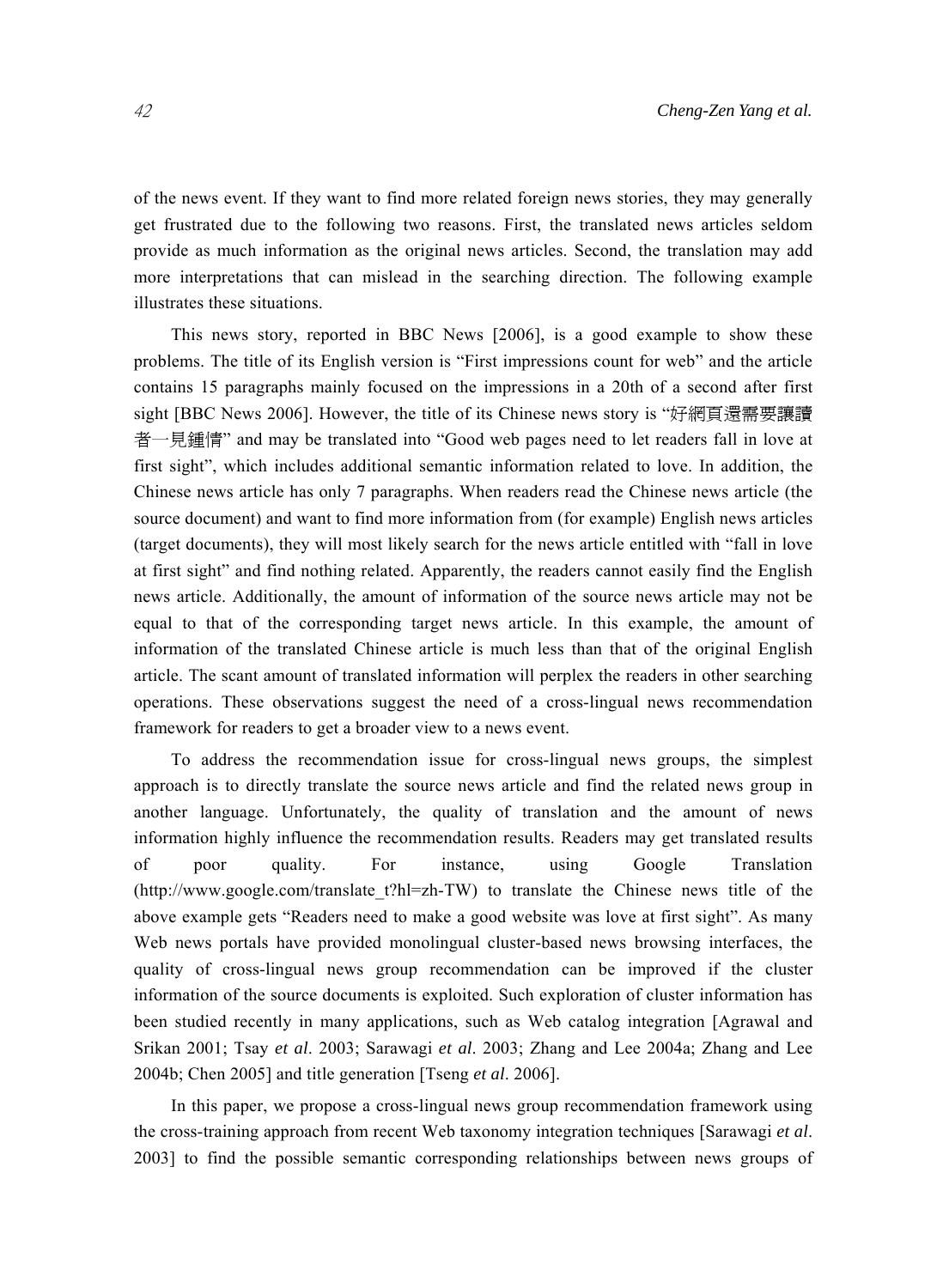different languages. With the cross-training approach, the framework explores the implicit clustering information from the source news groups and the target news groups by learning the group features alternately. Then, the framework utilizes the implicit clustering information to improve the mapping accuracy between news groups of different languages.

Such a framework has two major advantages. First, it will save considerable news searching effort resulting from the cumbersome searching procedure in which readers need to query different monolingual news portals in a trial-and-error manner. Second, it mitigates the translation inaccuracy to provide readers a broader panorama of news events from different aspects.

The cross-training framework has been implemented in Support Vector Machines (SVM) and Maximum Entropy (ME) classifiers. We have also conducted experiments to investigate the accuracy improvement of the cross-training approach with a 21-day data set containing English and Chinese news articles collected from Google News. In the experiments, we measured the accuracy performance for different approaches. The experimental results show that the cross-training approach can benefit the mapping accuracy in most cases.

The rest of the paper is organized as follows. In Section 2, we present the problem definitions and briefly review previous related research on Web catalog integration. Section 3 elaborates the proposed cross-training framework. Section 4 describes our experiments in which English news and Chinese news articles from Google News were used as the data sets. Section 5 concludes the paper and discusses future directions.

## **2. Problem Statement and Related Research**

For the recommendation problem of clustered news groups in different languages, we assume that the recommendation process deals with two Web news catalogs in two different languages to find the best semantically correlated relationships between the two news catalogs. We also assume that readers browse one news catalog and want to find related news articles in another news catalog of another language for the sake of simplicity. The catalog browsed by readers is the source *S* in which the news articles (source documents) are written in language  $L_s$  and have been classified into *m* event clusters  $S_1$ ,  $S_2$ ,...,  $S_m$ . The other is the target catalog *T* in which the news articles (target documents) are written in language  $L_t$  and have been also classified into  $n$ clusters  $T_1, T_2, \ldots, T_n$ . The terms of the documents of each cluster comprise the feature space of the corresponding news event.

In the recommendation process, therefore, the objective of the framework is to discover all possible cluster-to-cluster mapping relationships between *S* and *T*, and report these relationships to the readers for recommendation. For the sake of simplicity in discussion, we only consider the best mapping relationships in this paper, *i.e*., given a source catalog *Si*, the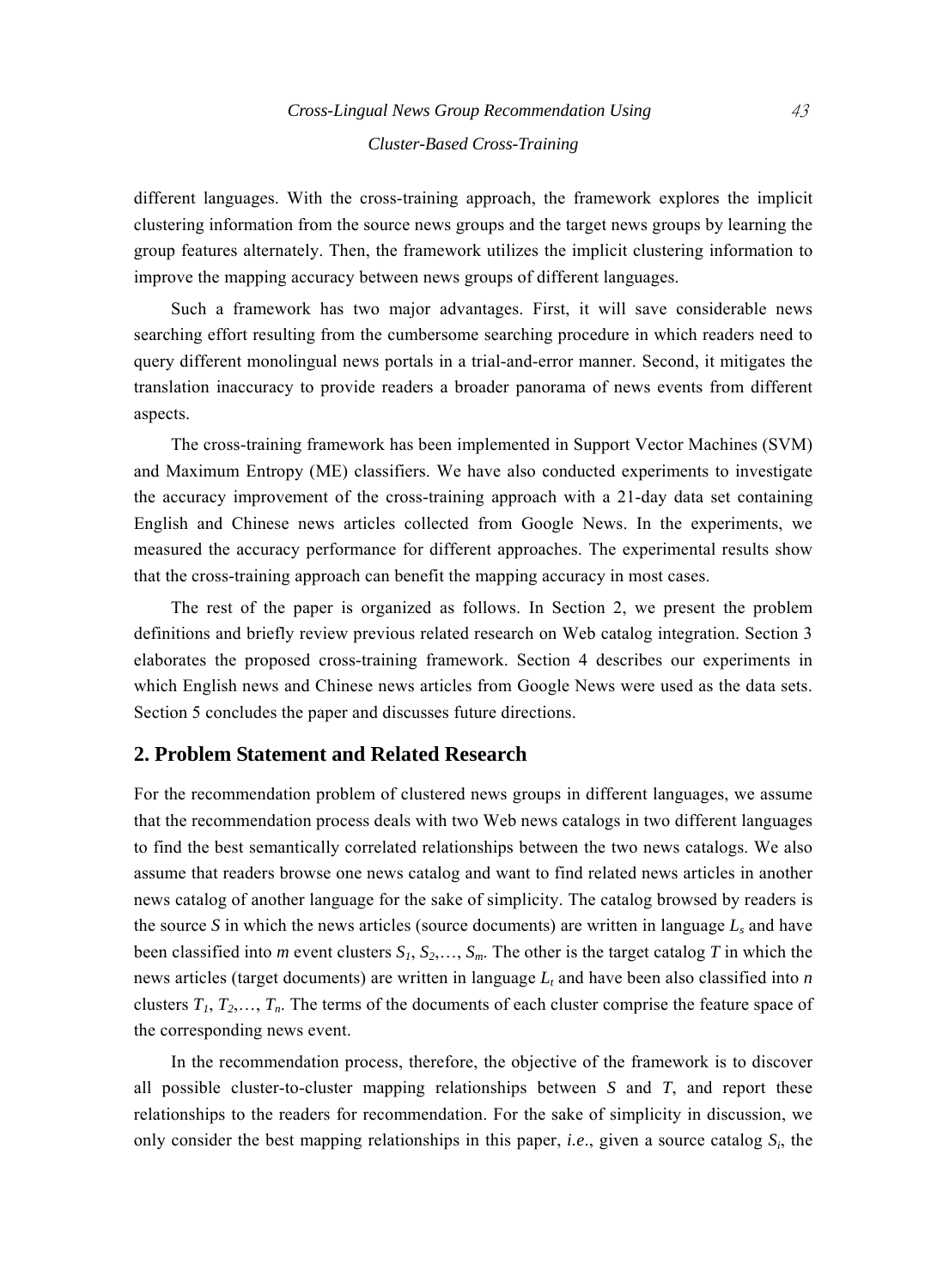best corresponding target catalog  $T_j$  ( $S_i \rightarrow T_j$ ) is identified in this study. Ideally, if both news clusters  $S_i$  and  $T_j$  focus on the same news event, the news articles in both clusters should have semantic overlap, as shown in Figure 1. Generally, the mapping relationships are one-to-one and symmetric. However, in our observations, one-to-many situations indeed have occurred because more than one target cluster is overlapped by the same source cluster. Furthermore, source documents will be translated in  $L<sub>t</sub>$  first, and the quality of the feature space of the translated source documents may be hindered due to the poor translation process. These factors may make the symmetric relationships asymmetric. Therefore, the reverse mappings  $(T_i \rightarrow S_i)$  are separately considered.

Generally, the cluster-to-cluster mapping discovery problem can be viewed as a generalization of the Web catalog integration problem on a coarse-grained basis. In the Web catalog integration problem, the objective of the integration process is to classify the documents in the source catalog into the target catalog with the enhancement of the implicit source information. In recent years, there have been many approaches proposed for the general catalog integration problem. For example, the Naïve Bayes approaches [Agrawal and Srikan 2001; Tsay *et al*. 2003], the SVM-based approaches [Sarawagi *et al*. 2003; Zhang and Lee 2004a; Zhang and Lee 2004b; Chen 2005], and the Maximum Entropy approach [Wu *et al*. 2005] have shown that the integration improvement can be effectively achieved.



*Figure 1. The relation of the news event and the correspondent news clusters in Ls and Lt.*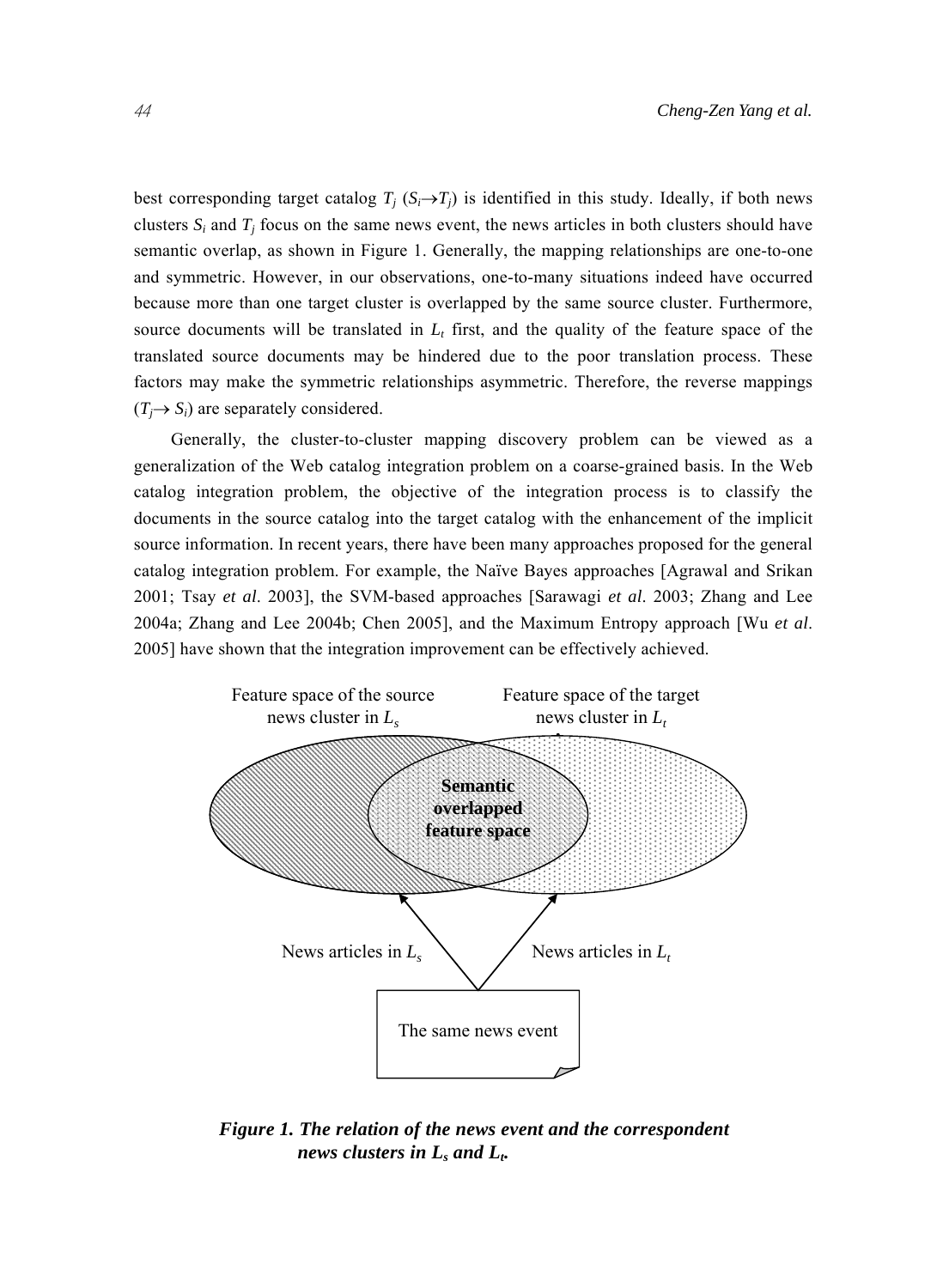# *Cross-Lingual News Group Recommendation Using* 45 *Cluster-Based Cross-Training*

Some enhancement approaches, however, may not be suitable for the cross-lingual cluster-to-cluster mapping discovery problem. For example, the topic restriction approach proposed in Tsay *et al*. [2003] requires that the testing target clusters are the clusters containing common documents from the source cluster. Nonetheless, in the cross-lingual cluster-to-cluster mapping discovery problem, there cannot be such a common subset. The enhanced Naïve Bayes (ENB) approach proposed in [Agrawal and Srikan 2001] exploits the implicit source catalog information to enhance the integration accuracy performance. However, due to the diversity of news articles and the translation variety, the iterative algorithm may introduce many false-positive mappings to twist the overlapped space into a larger one. The shrinkage approach adopted in Wu *et al*. [2005] also needs to be adapted because the news clusters are usually not hierarchically organized.

Our recommendation framework uses the cross-training approach adapted from the cross-training (CT) approach proposed in [Sarawagi *et al*. 2003]. The CT approach is a semi-supervised learning strategy. The idea behind CT is that a better classifier can be built with the assistance of another catalog that has semantic overlap. The overlapped document set is fully-labeled and partitioned into a development set and a test set where the development set is used to tune the system performance and the test set is used to evaluate the system. Through the cross-training process, the implicit information in the source taxonomy is learnt, and more source documents can be accurately integrated into the target taxonomy.

The proposed framework utilizes the CT approach to first obtain the potential mapping relationships from the reverse mappings  $(T_i \rightarrow S_i)$  through a learning process. The extracted information then is used to augment the feature space in the next learning phase. Finally, the mappings from  $S_i$  to  $T_j$  are explored in a classification process.

## **3. Cross-Training for Mapping Discovery**

The main design principle of the cross-training framework is that the implicit mapping relationships are extracted through the first learning phase on reverse mappings. In this phase, the strength of each possible mapping is identified and ranked. For each  $S_i$ , the framework can find the most possibly corresponding *Tj*. Before the second learning phase, the feature space of each  $T<sub>i</sub>$  is expanded with the discovered mapping information. Then, the augmented classifiers are used to identify the mapping relationships from  $S_i$  to  $T_j$ , and give the recommendations.

## **3.1 The Processing Flow**

Figure 2 depicts the processing flow in the cross-training framework. Without loss of generality, we use English and Chinese here as two language representatives for  $L_s$  and  $L_t$  to explain our bilingual recommendation process in this paper.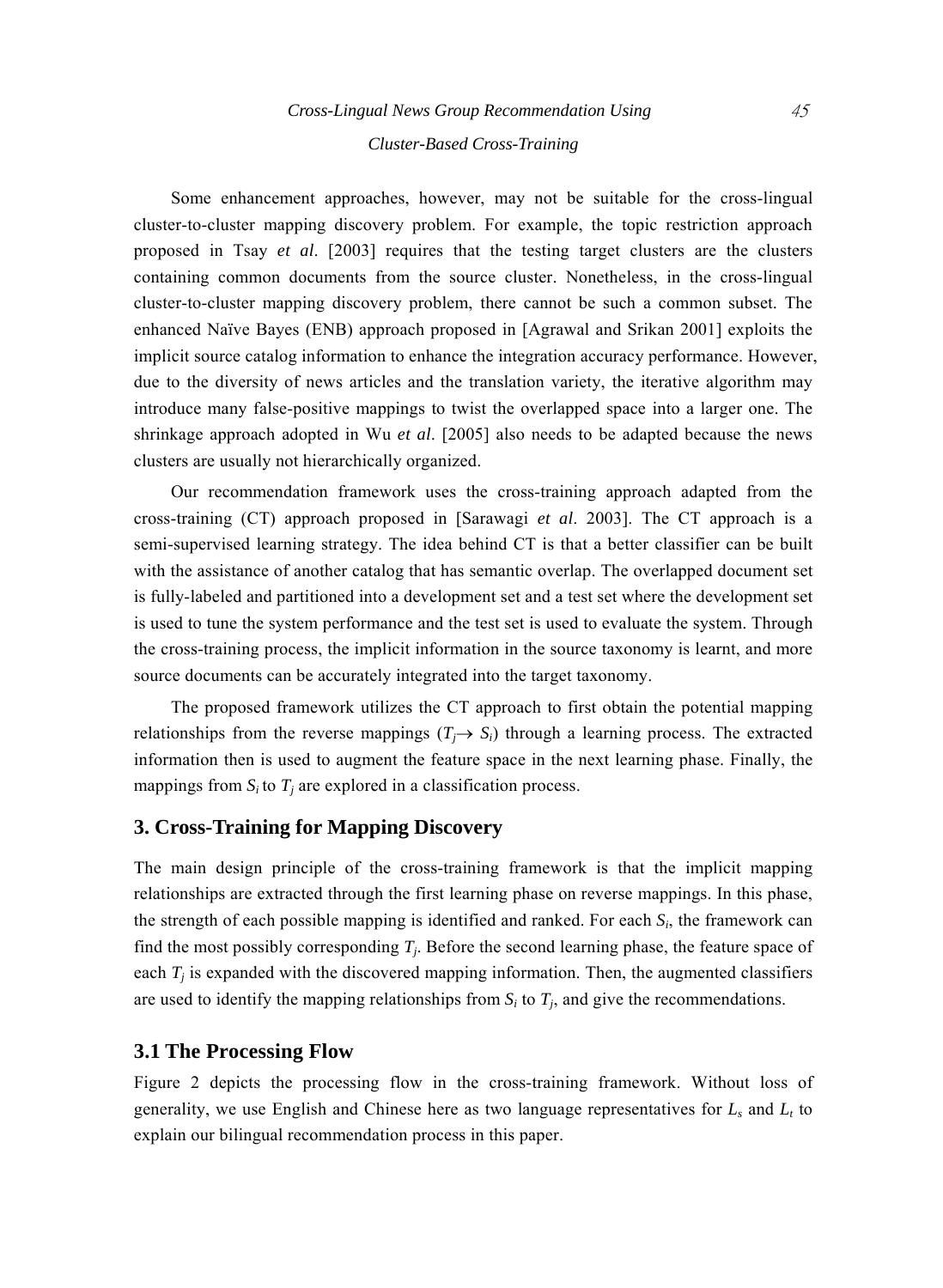

*Figure 2. The processing flow for bilingual news group recommendation in the cross-training framework.* 

In the framework, the classification system first retrieves English and Chinese news articles from news portals, say Google News or Yahoo! News. These news articles have been usually clustered well in the news portals. The framework then performs parsing and preprocessing on each news cluster to get its feature space. The preprocessor parses the Web news, and eliminates stopwords [Fox 1992] and HTML tags. After the preprocessing, the source news groups are translated into the target language. For example, if a reader wants to find the possible English news groups for a designated Chinese news group, the English news articles are in the source news groups and will be translated into Chinese. After the translation process, all the source and target news groups are prepared as the data sets for further cross-training operations.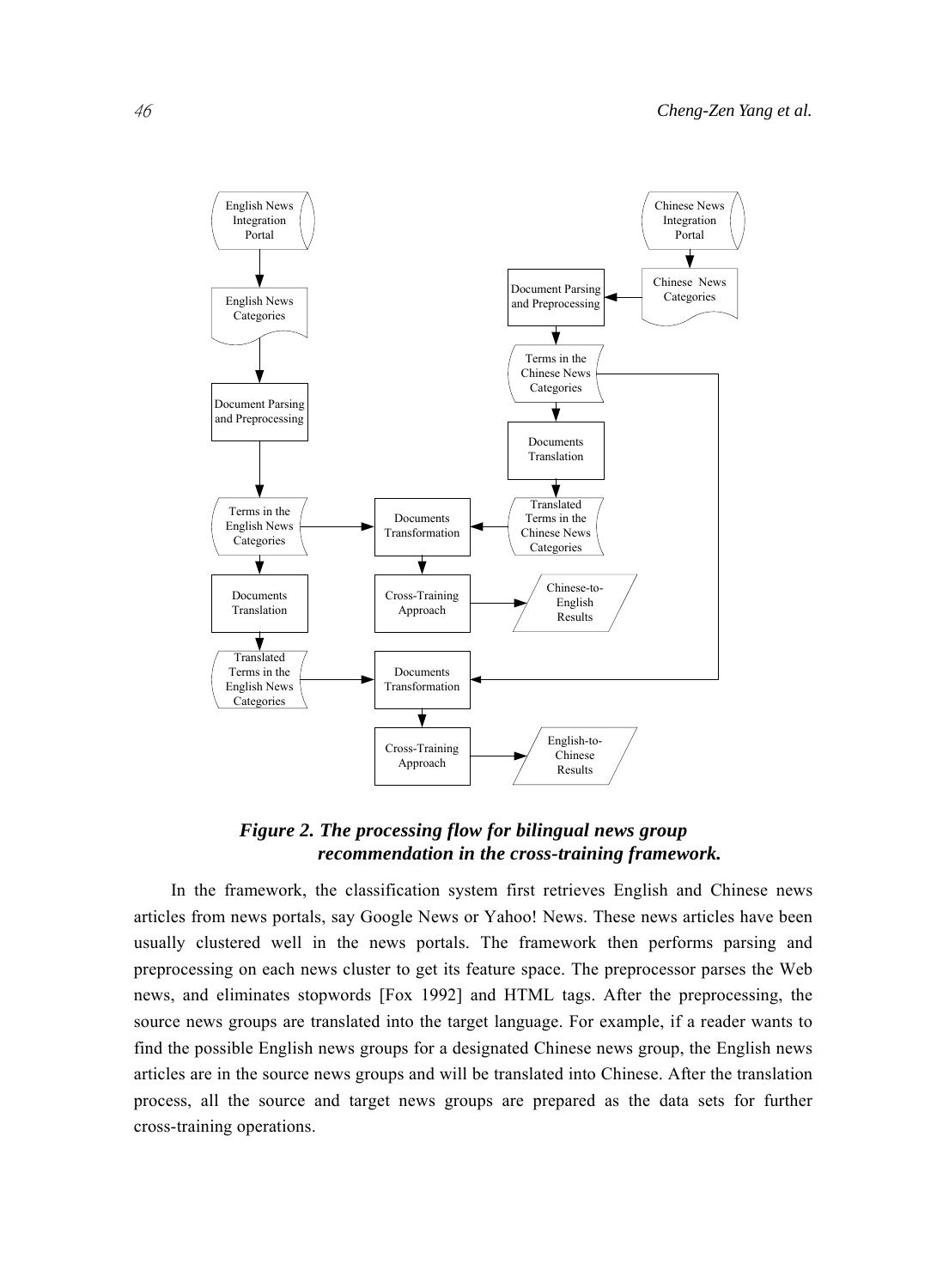A debate may arise about whether the framework should re-cluster the news articles after the translation process. Since the translation process may introduce semantic variety into the news clusters, re-clustering the news articles may produce clusters with better semantic integrity for the following recommendation process. Nonetheless, the observations in Chen *et al*. [2003] show that the re-clustering process can contrarily reduce the quality of the original semantic integrity. Therefore, the proposed framework will not re-cluster the news articles.

## **3.2 Parsing and Preprocessing**

As each Web news article is composed of plain text and HTML tags, it needs to be parsed first to extract useful information. For simplicity sake, the document parsing procedure is currently designed in a conservative manner by ignoring the HTML tags and extracting only the plain text.

Both Chinese and English news articles are then preprocessed. There are four steps for English news articles: (1) tokenization, (2) stopword removal, (3) stemming, and (4) generation of term-frequency vectors. As there is no word boundary in Chinese sentences, the Chinese articles need to be segmented first [Nie and Ren 1999; Nie *et al*. 2000; Foo and Li 2004]. We use a hybrid approach proposed by Tseng [2002], which can achieve a high precision rate and a considerably good recall rate by considering unknown words. The hybrid approach combines the longest match dictionary-based segmentation method and a statistical-based approach which is a fast keyword/key-phrase extraction algorithm. With this hybrid approach, each sentence is scanned sequentially and the longest matched words based on the dictionary entries are extracted. This process is repeated until all characters are scanned.

## **3.3 Translation and Transformation**

After preprocessing, the Chinese and English news articles in each category are tokenized. Then, the Chinese news documents are translated. The translation can be based on a bilingual dictionary or a well-trained machine translation system. In the translation, we adopt a straightforward word expansion method. Each Chinese word is simply translated to a set of English terms listed in a bilingual dictionary or derived from a machine translation system. The same procedure is also applied to the English news articles. Currently, the translation process does not consider the word choice disambiguation problem when there are several candidates for each word. The translation quality is not further addressed using different translation technologies. Nonetheless, it can be found that the proposed cross-training approach achieves around 90% accuracy performance in top-1 ranking.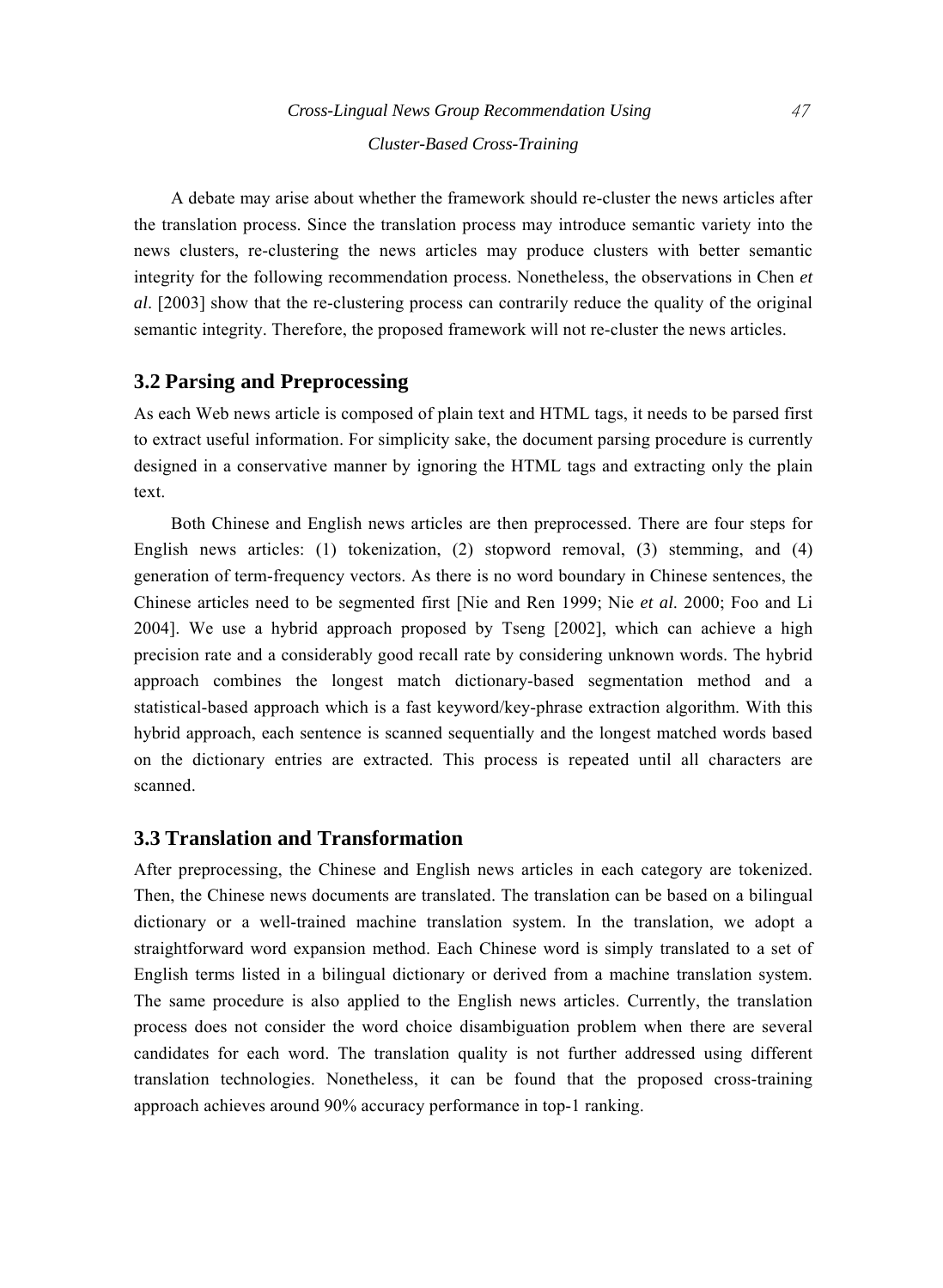

*Figure 3. The basic concept of the cross-training process.* 

Finally, each news article is converted to a feature vector. For each index term in the feature vector, a weight is associated with the term to express the importance. In the current design, the weight of each term is calculated by  $TF_x/\sum TF_i$ , where *i* denotes the number of the stemmed terms in each news article.

## **3.4 The Cross-Training Process**

Previous studies on the general Web catalog integration problem show that, if a source document can be integrated into a target category, there must be a sufficiently large semantic overlap between them [Agrawal and Srikan 2001; Sarawagi *et al*. 2003; Tsay *et al*. 2003; Zhang and Lee 2004a; Zhang and Lee 2004b; Wu *et al*. 2005; Yang 2006]. For the cluster-to-cluster mapping discovery problem, this observation is also an important basis. If an English news category can be associated with a Chinese news category, this mapping must be concluded from a situation in which the semantically overlapped feature space is sufficiently large.

#### **3.4.1 Learning to Extract the Implicit Information**

The cross-training process is incorporated mainly for exploring the overlapped feature space. Figure 3 illustrates a cross-training process in which there are two learning phases. In the first phase, the source news clusters are used as the training data sets to train *m* classifiers, and the target news clusters are used as the testing data sets to extract the implicit mapping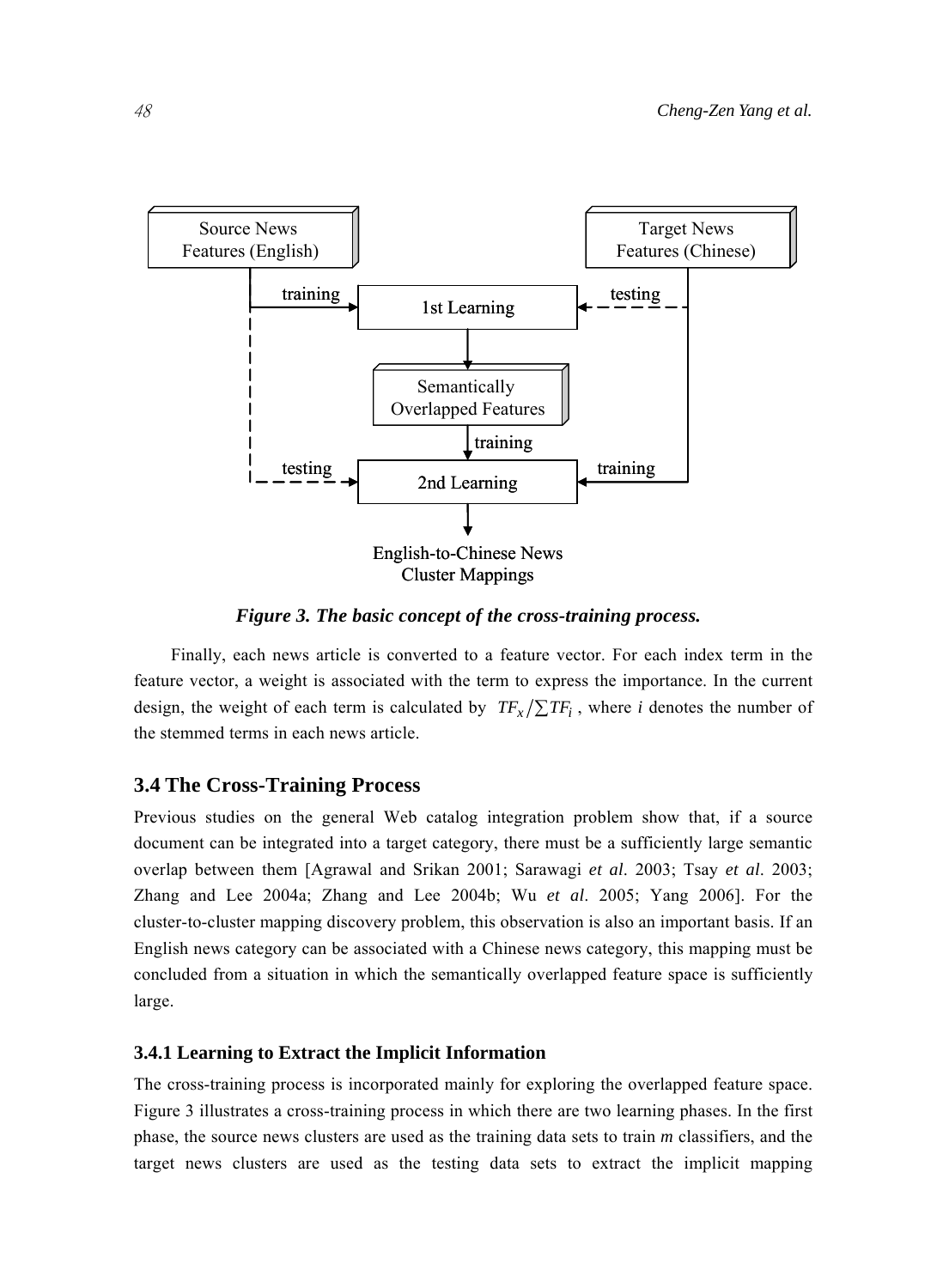information. The *m* classifiers then calculate the mapping scores  $(Sc_{ij})$  for *n* target news clusters to predict the strengths of the semantic overlaps.

Since SVM and ME are studied in the framework implementations, the mapping score *Sc<sub>ij</sub>* of  $T_i \rightarrow S_i$  can be defined as either the ratio at which the target documents in  $T_i$  are classified into the source news cluster *Si* or the average weight derived from the classifier. For example, if the classification scheme used in the framework is SVM, the mapping score  $Sc_{ij}$ can be calculated by either Eq. (1) where  $N_{Tj}$  is the news documents of the target cluster  $T_j$  or Eq. (2) which is the average of the distance from each document to the hyperplane. This average can be viewed as the discriminative characteristic of all documents to the classifier.

$$
Sc_{ij} = \frac{\text{#of } N_{Tj} \text{ classified in } S_i}{\text{#of } N_{Tj}}
$$
(1)

$$
Sc_{ij} = \frac{\sum w_i x_i + b}{\# \text{of } N_{Tj}}
$$
(2)

Basically, Equation (1) represents a voting scheme in which the predicted rank of a target cluster  $T_i$  depends on the number of the positively classified news articles in  $T_i$ . Equation (2) represents a weighting scheme in which the predicted rank of  $T_j$  depends on the average of the total distance to the hyperplane. For each source cluster, the target cluster with the highest mapping score is qualified as the potential candidate that may have the accurate  $S_i \rightarrow T_j$ mapping relationship in the second learning phase. The reason the mapping scores are considered in an asymmetric way is that the cross-training approach will adjust the feature vectors back and forth in each learning iteration. Other mapping discovery approaches may provide efficient schemes to consider both mapping scores of  $S_i \rightarrow T_j$  and  $T_j \rightarrow S_i$  as an integrated scoring method. This has been left for our future study.

#### **3.4.2 Learning to Find the Corresponding Mappings**

The implicit information explored in the first learning phase is then used as the prediction information in the second learning phase. The cross training process can be continued until the results converge. The category information of the corresponding source cluster, say  $S_i$ , for the previously discovered candidate target cluster, say  $T_j$ , is inserted into the feature space of  $T_j$ . The category information can be category identifiers or the category title words. For example, we used identifiers starting from 1000001 to 1000040 for categories in the current experiments.

Figure 4 depicts the detailed process of concatenating the predicted implicit information to the ordinary feature vectors of the target cluster in the cross-training approach. In the figure,  $F_T$  is a feature vector for the term features of the target news articles,  $L_T$  is a feature vector for the label features (category information) of the target cluster, and the *test output* contains the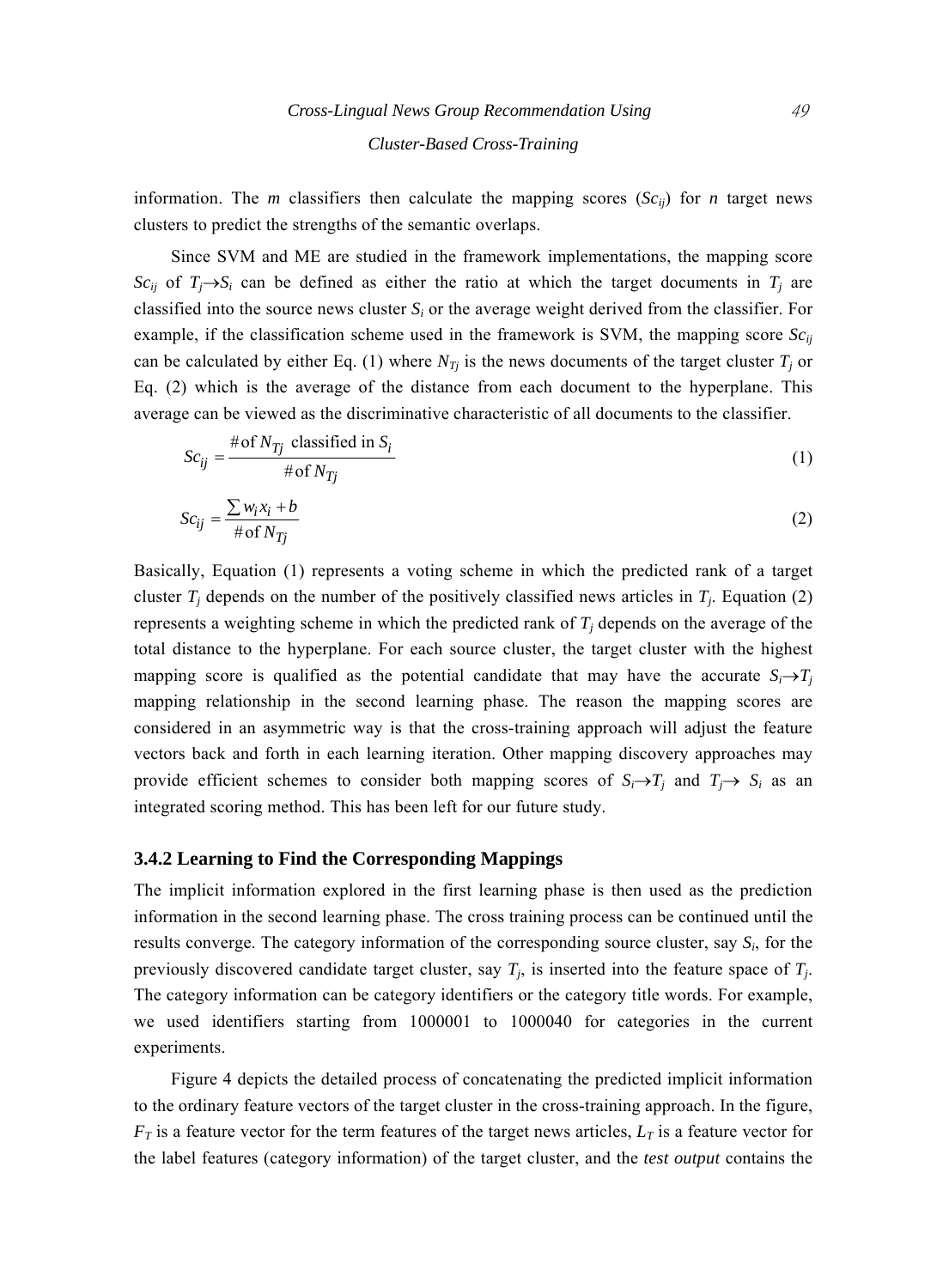

Cross-training Result

*Figure 4. Adding the predicted implicit information in the cross-training process.* 

label features of the predicted source clusters. With the predicted mapping information, the discriminative power of the classifiers of the second phase can be enhanced.

For controlling the discriminative power of the added semantically-overlapped implicit label information, as in Sarawagi *et al*. [2003], the ordinary feature weights in the augmented target vectors are scaled by a factor of *f*, and the weight of each label attribute by a factor of 1 − *f*. The parameter *f* is used to decide the relative weights of the label and term features and can be tuned for different application environments. In the current experiments, the results show that the best *f* value ranges from 0.02 to 0.05. The small *f* values show that the augmented information should not be overemphasized in the cross-training process. This observation for factoring is consistent with previous studies [Sarawagi *et al*. 2003; Chen *et al*. 2004].

Finally, the second-phase classifiers are trained with the augmented target vectors. The recommended source news groups of the target news groups are calculated using the same mapping scoring method.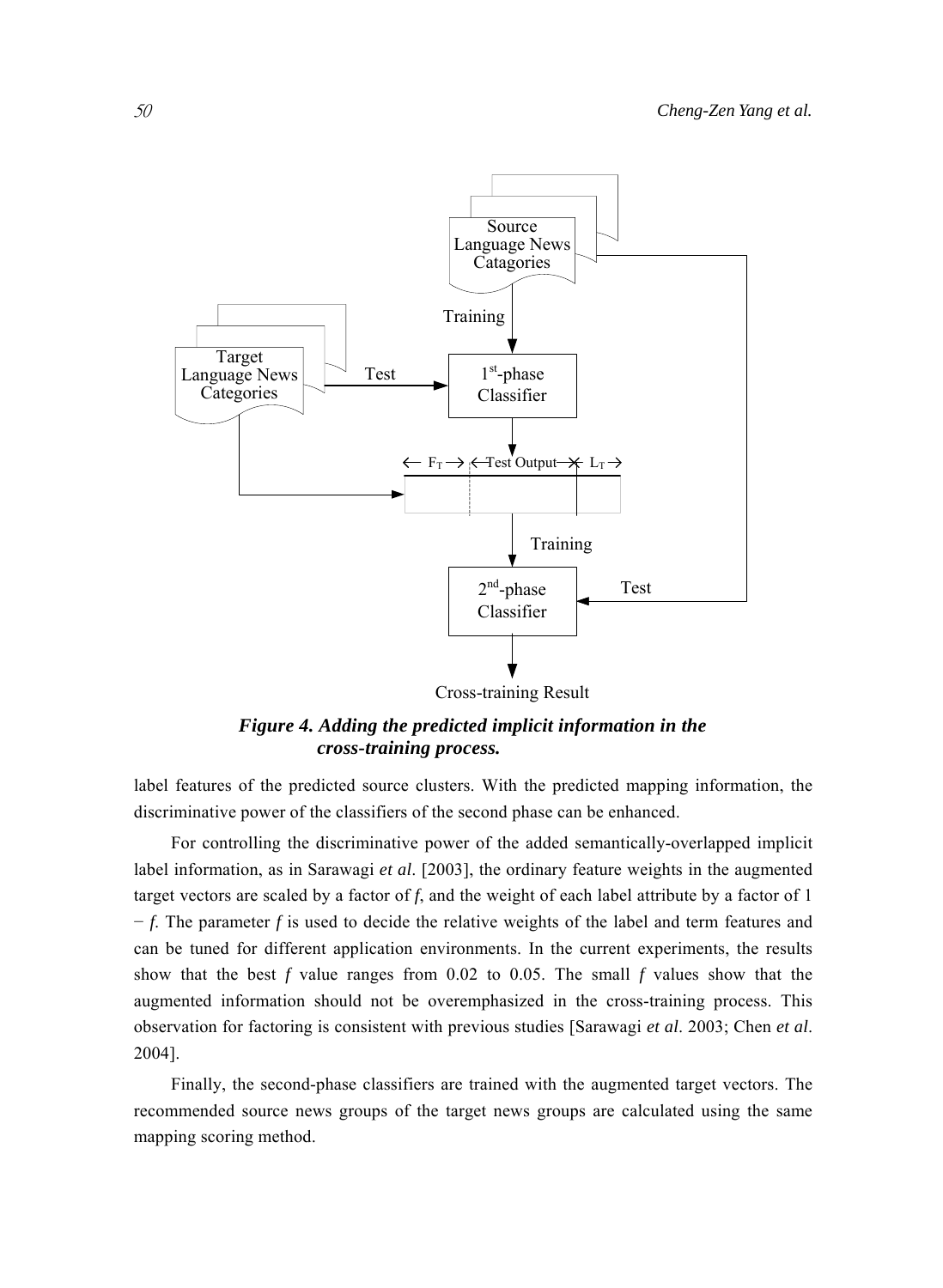*Cluster-Based Cross-Training* 

## **4. Experiments**

We have implemented the cross-training framework in SVM and ME classifiers. To rank the predictive corresponding target clusters, we implemented the voting scheme in the cross-training framework of SVM (SVM-VCT) and ME (ME-VCT), and the weighting scheme with SVM (SVM-WCT). As stated in Section 3.4.1, Equation (1) was used to rank the target clusters in SVM-VCT and ME-VCT. Equation (2) was used in the weighting scheme SVM-WCT. We also implemented the voting scheme and the weighting scheme in SVM (SVM-V and SVM-W) for comparison. In the experiments, an English news catalog and a Chinese news catalog from Google News were used as the representatives to demonstrate the classification performance of the proposed cross-training framework. We measured the accuracy performance at top-1, top-3, and top-5 ranks. The details of the experiments are presented as follows.

## **4.1 The Experimental Environment**

The framework is currently implemented in Java. The segmentation corpus is based on the Academia Sinica Bilingual Wordnet 1.0 published by the Association for Computational Linguistics and Chinese Language Processing (ACLCLP) [Sinica BOW 2005]. We used SVM<sup>light</sup> (version 5.00) [Joachims 2002] as the SVM tool with a linear kernel, and the maximum-entropy toolkit (version 20041229) [Zhang 2004] as the Maximum Entropy model kernel.

The bilingual word lists published by Linguistic Data Consortium (LDC) were used as the bilingual dictionaries. The Chinese-to-English dictionary ver. 2 (ldc2ce) has about 120,000 records, and the English-to-Chinese dictionary (ldc2ec) has about 110,000 records. In ldc2ce and ldc2ec, each entry is composed of a single word and several translated words separated by slashes without any indication of the importance. Therefore, the translated words are treated equally in our experiments. In the translation, each word in the source document was replaced with these translated words. The translation quality issue is not addressed in depth because we want to follow the normal reader behaviors. Furthermore, the implicit semantic information embedded in each category of news articles may mitigate the poorness of the translation.

## **4.2 Data Sets**

In our experiments, two news portals were chosen as the bilingual news sources: Google News U.S. version for English news and Google News Taiwan version for Chinese news. Both the Chinese and English news articles were retrieved from the world news category from May 10 to May 23, 2005 and from October 21 to October 27, 2007. The experiments were performed on the data set of each day. Twenty news categories were collected per day. All the English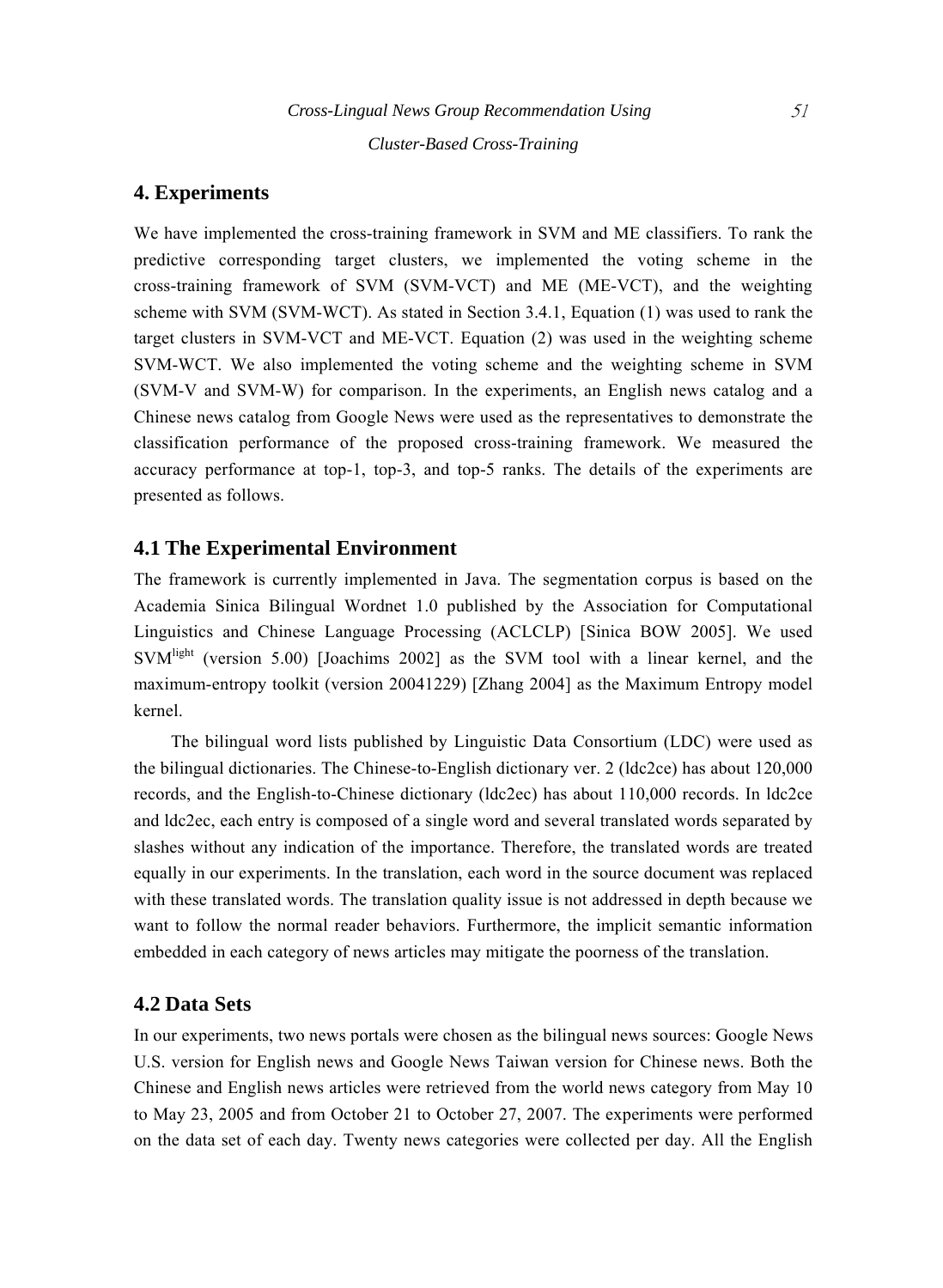news articles were translated into Chinese with the bilingual dictionaries. The size of the English-to-Chinese data set is 454.5 Mbytes. All the Chinese news articles were also translated. The size of the Chinese-to-English data set is 341.5 Mbytes. The 21-day data sets contain 36,548 English news articles and 8,224 Chinese news articles.

In the experiments, the mapping relations between the Chinese and English news reports were first identified by three graduate students manually and independently. The mapping between an English news category and a Chinese news category is recognized if at least two students have the same mapping identification. These manually-identified mapping relations were used to evaluate the accuracy performance of the bilingual classification systems. We found that there were 122 identified mappings in the Chinese-to-English recommendation task and 123 identified mappings in the English-to-Chinese recommendation task. The difference existed because an English category was identified that was to be mapped to two Chinese categories. The data sets collected currently cannot significantly reveal the influences of one-to-many situations. In our future work plan, more news categories need to be collected to verify our scheme for one-to-many cases.

The experiments were conducted in two ways: finding the related Chinese news groups from the English news groups (Chinese-to-English) and finding the related English news groups from the Chinese news groups (English-to-Chinese). Here, we take the Chinese-to-English recommendation process as the example to present the experimental details. The English-to-Chinese recommendation process was conducted in a similar manner.

In the Chinese-to-English experiments, each Chinese news catalog was first used as the training set in the first learning phase. To find a corresponding Chinese category (*Si*) of an English target category  $(T_i)$ , the news articles in  $S_i$  were all used as the positive training examples, and the news articles in the other Chinese news categories  $(S_k, k\neq i)$  were randomly selected as the negative training examples. Then, all mapping scores between English categories and Chinese categories were measured based on the first-phase classification results. The English category with the highest mapping score was considered as the possibly mapped category.

In the second learning phase of the Chinese-to-English experiments, the category information of the previously identified English cluster was concatenated to the corresponding Chinese cluster. Then, the English categories were used as the training set to train the second-phase classifiers. The augmented source Chinese categories were classified to calculate the mapping scores for each English news category. Finally, we measured the accuracy performance for each day using the correct mappings at the top-1, top-3, and top-5 recommendation ranks by the following equation: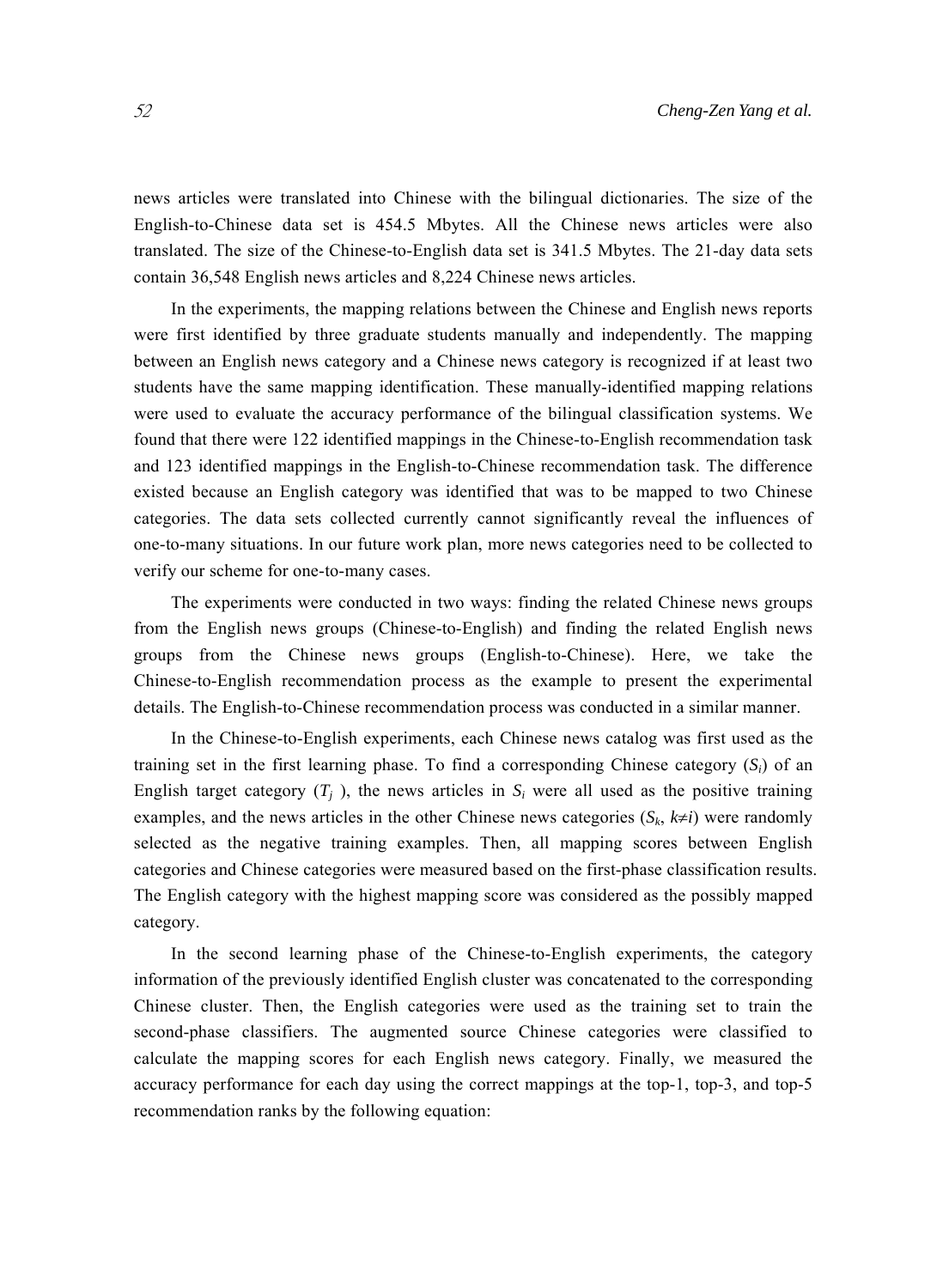# *Cross-Lingual News Group Recommendation Using* 53 *Cluster-Based Cross-Training*

$$
Accuracy = \frac{Number of the correctly discovered mapping in S \to T}{Total number of the correct mapping in S \to T},
$$
\n(3)

which is similar to Agrawal and Srikan [2001]. Accuracy, rather than precision or recall, is used because the recommendation process is performed on a cluster-to-cluster basis. The error rate is the complement of the accuracy. In the English-to-Chinese experiments, the roles of two catalogs were switched.

## **4.3 Results and Discussion**

|                | Tagged         |                  |                |                |                |                | ME-VCT           |
|----------------|----------------|------------------|----------------|----------------|----------------|----------------|------------------|
| Day            | Mappings       | SVM-V            | SVM-VCT        | SVM-W          | SVM-WCT        | <b>ME</b>      |                  |
| $\mathbf{1}$   | 7              | $\boldsymbol{0}$ | 6              | 5              | 5              | $\overline{4}$ | $\overline{7}$   |
| $\overline{2}$ | 6              | 1                | 6              | 6              | $\overline{4}$ | 3              | 6                |
| 3              | 6              | $\boldsymbol{0}$ | 5              | 4              | 5              | 3              | 6                |
| 4              | 6              | 1                | 6              | 6              | 5              | 5              | 6                |
| 5              | 6              | $\boldsymbol{0}$ | 6              | 6              | 5              | 3              | 5                |
| 6              | 6              | $\overline{2}$   | 3              | 6              | 6              | 3              | $\mathfrak{Z}$   |
| 7              | 3              | 1                | $\mathfrak{Z}$ | 1              | $\theta$       | $\mathbf{1}$   | $\mathfrak{Z}$   |
| 8              | 6              | $\overline{2}$   | 5              | 6              | 3              | $\overline{2}$ | 6                |
| 9              | 5              | 1                | 5              | 3              | $\overline{4}$ | 1              | 5                |
| 10             | 5              | 1                | 5              | 4              | $\overline{4}$ | $\overline{2}$ | $\overline{3}$   |
| 11             | $\overline{4}$ | $\theta$         | $\overline{4}$ | $\overline{2}$ | $\overline{2}$ | $\overline{2}$ | $\mathfrak{Z}$   |
| 12             | 7              | 3                | 7              | 4              | 5              | $\overline{2}$ | $\overline{7}$   |
| 13             | $\overline{4}$ | 3                | $\overline{4}$ | 4              | 3              | 4              | 4                |
| 14             | 8              | 5                | $\overline{7}$ | 7              | 6              | 4              | 5                |
| 15             | 10             | 5                | 10             | 10             | 9              | 9              | 9                |
| 16             | $\,8\,$        | $\overline{2}$   | $\,8\,$        | $\overline{7}$ | 7              | 6              | $\boldsymbol{7}$ |
| 17             | 5              | 1                | 5              | 4              | $\overline{4}$ | 4              | 5                |
| 18             | 6              | 1                | 6              | 4              | 6              | 5              | 6                |
| 19             | $\overline{2}$ | $\boldsymbol{0}$ | $\overline{2}$ | 1              | $\mathbf{1}$   | $\overline{2}$ | $\overline{2}$   |
| 20             | 5              | $\overline{2}$   | 5              | 5              | $\overline{4}$ | 5              | 5                |
| 21             | $\overline{7}$ | 1                | $\overline{7}$ | $\overline{7}$ | 5              | 5              | $\overline{7}$   |
| Total          | 122            | 32               | 115            | 102            | 93             | 75             | 110              |
| Avg.<br>Acc.   |                | 26.23%           | 94.26%         | 83.61%         | 76.23%         | 61.48%         | 90.16%           |

*Table 1. Experimental results of the correctly discovered Chinese-to-English mappings in the top-1 recommendation lists.*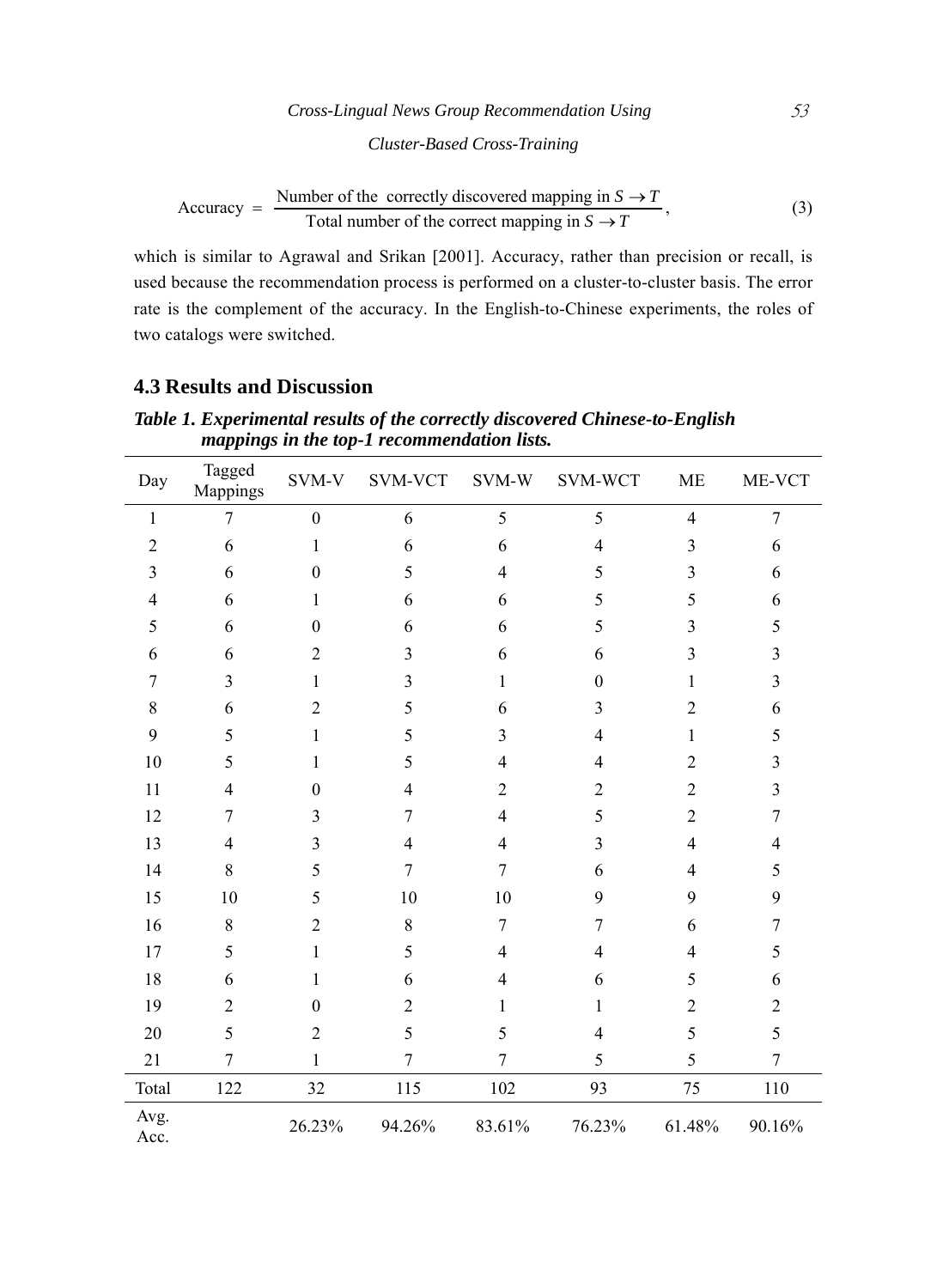Table 1 lists the experimental results of the correctly discovered Chinese-to-English mappings at the top-1 recommendation lists identified by different approaches. Table 2 lists the correctly discovered Chinese-to-English mappings at the top-3 recommendation lists. From these tables, we can notice that the cross-training approach significantly improves the voting approaches in SVM-V and ME to find correct mappings in the top-1 recommendation results. In addition, it improves SVM-V, SVM-W, and ME entirely to find correct mappings in the top-3 recommendation results. Here, the scaling factor *f* is 0.05. When *f* ranged from 0.02 to 0.05, we attained similar results.

| Day            | Tagged<br>Mappings | SVM-V            | SVM-VCT        | SVM-W            | SVM-WCT        | ME             | ME-VCT           |
|----------------|--------------------|------------------|----------------|------------------|----------------|----------------|------------------|
| $\mathbf{1}$   | 7                  | $\boldsymbol{0}$ | 6              | $\boldsymbol{7}$ | $\tau$         | 5              | $\boldsymbol{7}$ |
| $\overline{2}$ | 6                  | $\mathbf{1}$     | 6              | 6                | 6              | 6              | 6                |
| 3              | 6                  | $\boldsymbol{0}$ | 5              | 6                | 6              | 5              | 6                |
| $\overline{4}$ | 6                  | $\mathbf{1}$     | 6              | 6                | 6              | 5              | 6                |
| 5              | 6                  | $\theta$         | 6              | 6                | 6              | 4              | 6                |
| 6              | 6                  | 3                | 3              | 6                | 6              | 4              | $\overline{4}$   |
| $\overline{7}$ | 3                  | 1                | 3              | 3                | $\overline{3}$ | 1              | 3                |
| 8              | 6                  | $\overline{2}$   | 5              | 6                | 6              | 3              | 6                |
| 9              | 5                  | $\overline{2}$   | 5              | 4                | 5              | 3              | 5                |
| 10             | 5                  | $\mathbf{1}$     | 5              | 5                | 5              | 3              | 3                |
| 11             | 4                  | 1                | 4              | 3                | 3              | 3              | 3                |
| 12             | 7                  | 3                | 7              | 7                | 7              | 5              | 7                |
| 13             | 4                  | 3                | 4              | 4                | 4              | 4              | 4                |
| 14             | 8                  | 5                | $\overline{7}$ | $8\,$            | 8              | 7              | 7                |
| 15             | 10                 | 5                | 10             | 10               | 10             | 9              | 9                |
| 16             | 8                  | $\overline{2}$   | 8              | $\overline{7}$   | $\tau$         | 6              | $\overline{7}$   |
| 17             | 5                  | $\mathbf{1}$     | 5              | 5                | 5              | 4              | 5                |
| 18             | 6                  | 1                | 6              | 5                | 6              | 5              | 6                |
| 19             | $\overline{2}$     | $\theta$         | $\overline{2}$ | $\overline{2}$   | $\overline{2}$ | $\overline{c}$ | $\overline{2}$   |
| 20             | 5                  | $\overline{2}$   | 5              | 5                | 5              | 5              | 5                |
| 21             | 7                  | 1                | 7              | 7                | 7              | 6              | $\overline{7}$   |
| Total          | 122                | 35               | 115            | 118              | 120            | 95             | 114              |
| Avg.<br>Acc.   |                    | 28.69%           | 94.26%         | 96.72%           | 98.36%         | 77.87%         | 93.44%           |

*Table 2. Experimental results of the correctly discovered Chinese-to-English mappings in the top-3 recommendation lists.*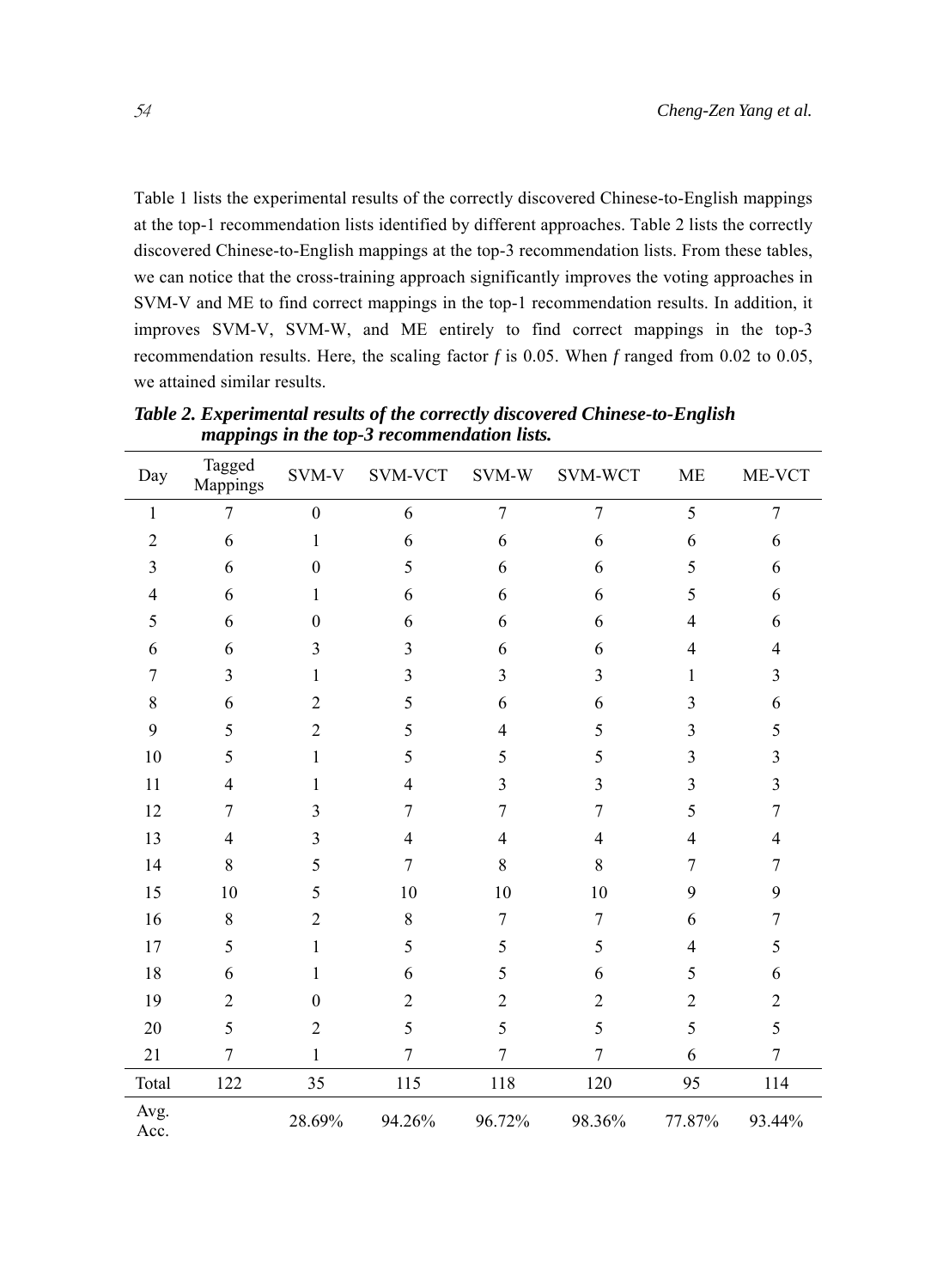From Table 1, it is noticeable that SVM-W outperformed SVM-WCT. The reason the cross-training approach cannot benefit the accuracy performance is because adding more features changes the characteristics of the hyperplanes learned by SVM, thereby affecting the distance summation results in Eq. (2). Therefore, some correct mappings were ranked at the second rank in the recommendation lists for SVM-WCT but at the top rank for SVM-W. For the top-3 recommendation lists as shown in Table 2, SVM-WCT outperformed SVM-W and got the best accuracy performance.

| Day            | Tagged<br>Mappings | SVM-V                   | SVM-VCT          | SVM-W          | SVM-WCT                 | <b>ME</b>      | ME-VCT                   |
|----------------|--------------------|-------------------------|------------------|----------------|-------------------------|----------------|--------------------------|
| $\mathbf{1}$   | 7                  | $\boldsymbol{0}$        | $\overline{4}$   | $\overline{7}$ | 5                       | 6              | 5                        |
| $\overline{2}$ | 6                  | $\overline{3}$          | 6                | 6              | $\overline{4}$          | 6              | 6                        |
| 3              | 6                  | $\boldsymbol{0}$        | 5                | 6              | 6                       | 6              | 5                        |
| 4              | 6                  | $\boldsymbol{0}$        | $\overline{4}$   | 6              | 5                       | 5              | 6                        |
| 5              | 6                  | $\boldsymbol{0}$        | $\overline{2}$   | 5              | 5                       | 6              | 6                        |
| 6              | 6                  | $\overline{2}$          | 5                | 5              | 5                       | $\overline{4}$ | 6                        |
| 7              | 3                  | $\boldsymbol{0}$        | $\sqrt{2}$       | $\overline{2}$ | $\overline{2}$          | 3              | $\boldsymbol{2}$         |
| 8              | 6                  | 1                       | 5                | 6              | $\overline{\mathbf{3}}$ | 5              | 5                        |
| 9              | 5                  | $\mathbf{1}$            | 3                | 4              | 3                       | 3              | $\overline{\mathcal{L}}$ |
| 10             | 5                  | $\mathbf{1}$            | $\overline{4}$   | 5              | $\overline{4}$          | $\overline{2}$ | 5                        |
| 11             | $\overline{4}$     | $\mathbf{1}$            | $\overline{4}$   | $\overline{c}$ | $\mathbf{1}$            | $\mathbf{1}$   | $\sqrt{2}$               |
| 12             | 7                  | $\overline{2}$          | 7                | 6              | 5                       | 5              | 6                        |
| 13             | $\overline{4}$     | $\boldsymbol{0}$        | $\overline{3}$   | 3              | 3                       | 3              | $\overline{4}$           |
| 14             | 8                  | $\mathbf{1}$            | 8                | $\overline{7}$ | 6                       | 7              | $\overline{7}$           |
| 15             | 10                 | 5                       | 10               | 9              | 10                      | 8              | 10                       |
| 16             | 8                  | $\boldsymbol{0}$        | 6                | 6              | $\overline{4}$          | 5              | 5                        |
| 17             | 5                  | $\overline{2}$          | 5                | $\overline{4}$ | 5                       | $\overline{2}$ | $\overline{2}$           |
| 18             | $\overline{7}$     | 6                       | $\overline{7}$   | $\overline{7}$ | $\overline{7}$          | 6              | 6                        |
| 19             | $\overline{2}$     | $\mathbf{1}$            | $\boldsymbol{2}$ | $\overline{c}$ | $\mathbf{1}$            | $\overline{2}$ | $\boldsymbol{2}$         |
| 20             | 5                  | $\overline{2}$          | 5                | 5              | 5                       | 3              | 5                        |
| 21             | 7                  | $\overline{\mathbf{3}}$ | $\overline{7}$   | $\overline{7}$ | 6                       | 5              | $\overline{7}$           |
| Total          | 123                | 31                      | 104              | 110            | 95                      | 93             | 106                      |
| Avg.<br>Acc.   |                    | 25.20%                  | 84.55%           | 89.43%         | 77.24%                  | 75.61%         | 86.18%                   |

*Table 3. Experimental results of the correctly discovered English-to-Chinese mappings in the top-1 recommendation lists.*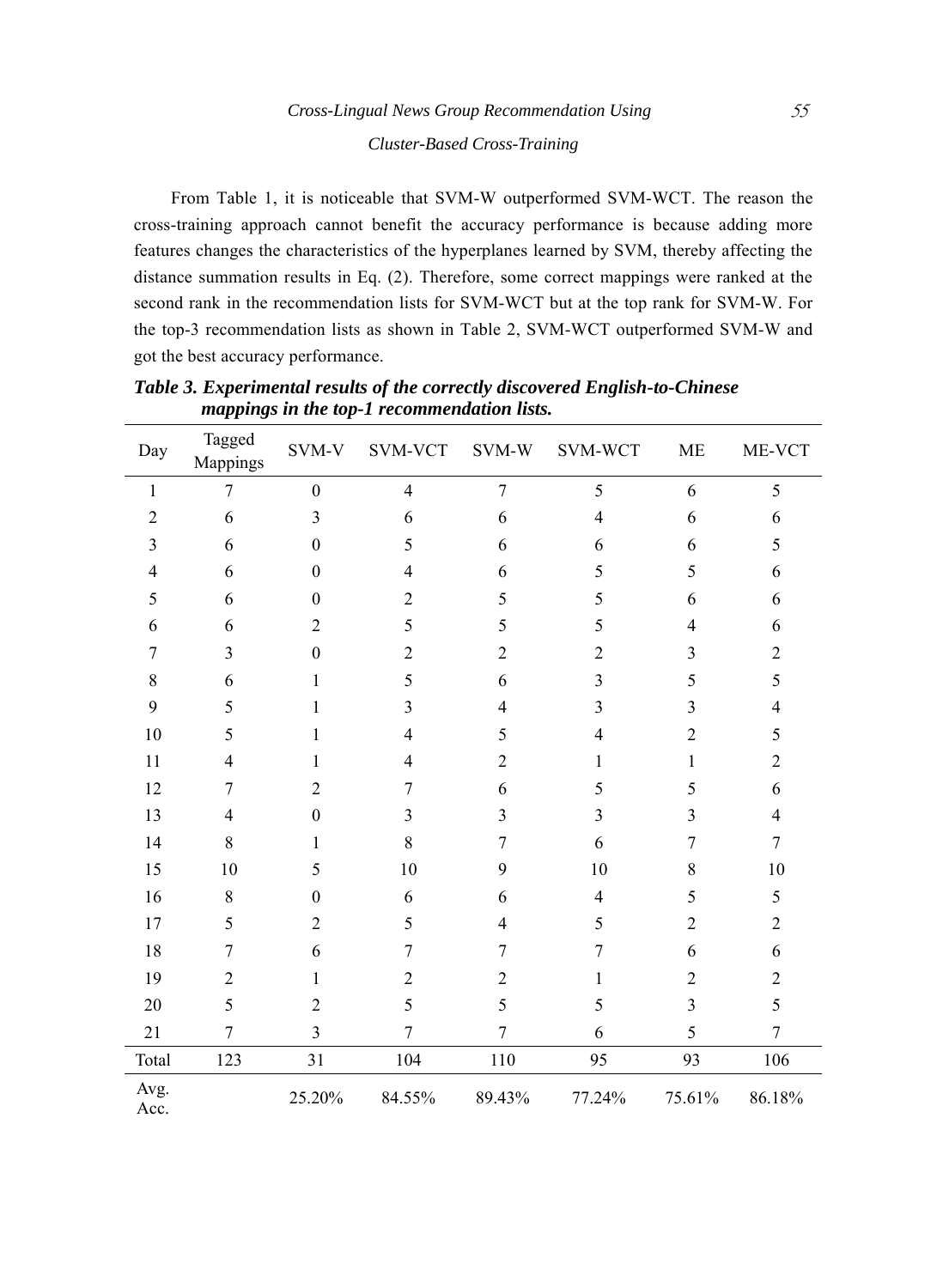Table 3 and Table 4 list the experimental results of the correct English-to-Chinese mappings in the top-1 and top-3 recommendation lists, respectively. From these two tables, we can see that the cross-training approach significantly improved SVM-V and ME in finding the correct mappings in the top-1 recommendation results. From the top-3 recommendation results, we can observe that SVM-V is highly improved by the cross-training approach. SVM-W and SVM-WCT has the same results and both achieve the best performance. Although the cross-training approach cannot benefit ME more in the top-3 results as in the Chinese-to-English experiments, the performance of ME-VCT is comparable to ME.

| Day            | Tagged<br>Mappings | SVM-V            | <b>SVM-VCT</b> | SVM-W          | SVM-WCT                 | <b>ME</b>               | ME-VCT                   |
|----------------|--------------------|------------------|----------------|----------------|-------------------------|-------------------------|--------------------------|
| 1              | $\overline{7}$     | $\boldsymbol{0}$ | $\overline{4}$ | $\overline{7}$ | $\overline{7}$          | $\overline{7}$          | 6                        |
| $\overline{2}$ | 6                  | $\mathfrak{Z}$   | 6              | 6              | 6                       | 6                       | 6                        |
| 3              | 6                  | $\theta$         | 5              | 6              | 6                       | 6                       | 6                        |
| $\overline{4}$ | 6                  | $\boldsymbol{0}$ | $\overline{4}$ | 6              | 5                       | 6                       | 6                        |
| 5              | 6                  | $\theta$         | $\overline{2}$ | 5              | 6                       | 6                       | 6                        |
| 6              | 6                  | $\overline{2}$   | 5              | 6              | 6                       | 5                       | 6                        |
| $\overline{7}$ | 3                  | $\boldsymbol{0}$ | $\overline{2}$ | $\overline{3}$ | $\overline{\mathbf{3}}$ | $\overline{\mathbf{3}}$ | $\overline{2}$           |
| 8              | 6                  | $\overline{2}$   | 6              | 6              | 6                       | 6                       | 5                        |
| 9              | 5                  | $\mathbf{1}$     | 3              | $\overline{4}$ | 4                       | 3                       | $\overline{\mathcal{A}}$ |
| 10             | 5                  | $\mathbf{1}$     | $\overline{4}$ | 5              | 5                       | 5                       | 5                        |
| 11             | $\overline{4}$     | 1                | $\overline{4}$ | 3              | 3                       | $\overline{c}$          | 3                        |
| 12             | 7                  | $\overline{2}$   | 7              | 6              | 6                       | 6                       | 6                        |
| 13             | $\overline{4}$     | $\mathbf{1}$     | 3              | $\overline{4}$ | 4                       | 4                       | 4                        |
| 14             | 8                  | 1                | 8              | $\,8\,$        | 8                       | 8                       | $8\,$                    |
| 15             | 10                 | 5                | 10             | 10             | 10                      | 10                      | 10                       |
| 16             | 8                  | $\theta$         | 6              | $\overline{7}$ | 7                       | 7                       | 6                        |
| 17             | 5                  | $\overline{2}$   | 5              | 5              | 5                       | 5                       | 3                        |
| 18             | $\overline{7}$     | 6                | 7              | 7              | 7                       | 6                       | 6                        |
| 19             | $\overline{2}$     | 1                | $\overline{2}$ | $\overline{2}$ | $\overline{2}$          | $\overline{2}$          | $\boldsymbol{2}$         |
| 20             | 5                  | $\overline{2}$   | 5              | 5              | 5                       | 5                       | 5                        |
| 21             | $\overline{7}$     | 6                | $\overline{7}$ | $\tau$         | 7                       | 7                       | 7                        |
| Total          | 123                | 36               | 105            | 118            | 118                     | 115                     | 112                      |
| Avg.<br>Acc.   |                    | 29.27%           | 85.37%         | 95.93%         | 95.93%                  | 93.50%                  | 91.06%                   |

*Table 4. Experimental results of the correctly discovered English-to-Chinese mappings in the top-3 recommendation lists.*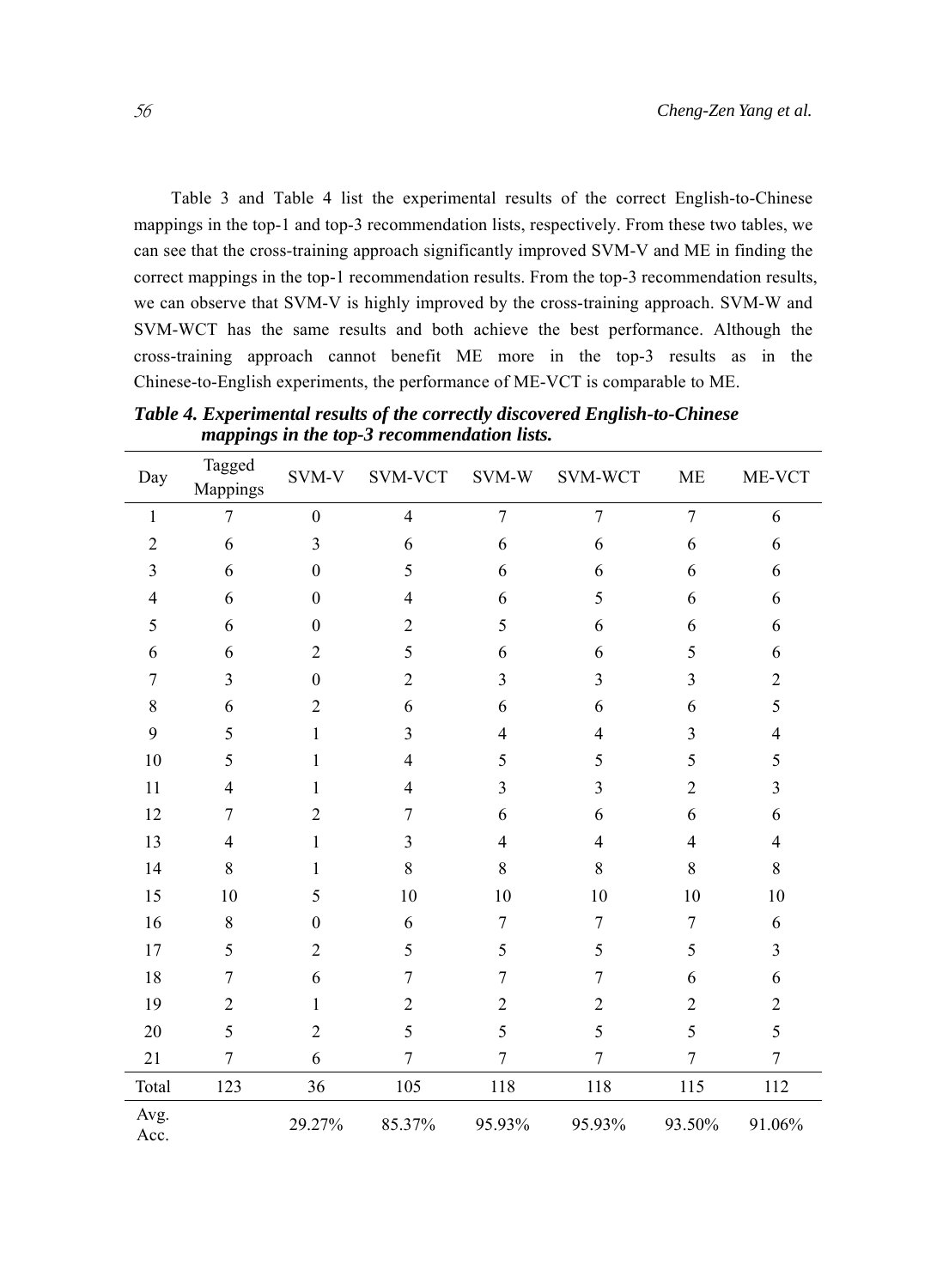Table 5 lists the experimental results of the correct Chinese-to-English and English-to-Chinese mappings in the top-5 recommendation lists. Here, we omit the details of the correct mappings of each day and only show the total results. The top-5 results are very similar to the top-3 results.

*Table 5. Experimental results of the correctly discovered Chinese-to-English and English-to-Chinese mappings in the top-5 recommendation lists.*

| Day                                           | Tagged<br><b>Mappings</b> | SVM-V        | <b>SVM-VCT</b> | SVM-W  | SVM-WCT        | МE     | <b>ME-VCT</b> |  |  |
|-----------------------------------------------|---------------------------|--------------|----------------|--------|----------------|--------|---------------|--|--|
| Total                                         | 122                       | 37           | 115            | 119    | 120            | 103    | 117           |  |  |
| Avg.<br>Acc.                                  |                           | 30.33%       | 94.26%         | 97.54% | 98.36%         | 84.43% | 95.90%        |  |  |
| Results of English-to-Chinese mappings<br>(b) |                           |              |                |        |                |        |               |  |  |
| Day                                           | Tagged<br>Mappings        | <b>SVM-V</b> | <b>SVM-VCT</b> | SVM-W  | <b>SVM-WCT</b> | МE     | <b>ME-VCT</b> |  |  |
| Total                                         | 123                       | 36           | 105            | 120    | 120            | 117    | 113           |  |  |
| Avg.<br>Acc.                                  |                           | 29.27%       | 85.37%         | 97.56% | 97.56%         | 95.12% | 91.87%        |  |  |

(a) Results of Chinese-to-English mappings

Other improvements can still be introduced in the recommendation framework. For example, unknown name entity recognition (NER) and transliteration processing are two important issues for cross-lingual processing. Improvements to the quality of machine translation in the framework should further enhance the accuracy performance.

## **5. Conclusion**

As the amount of news information explosively grows over the Internet, on-line Web news services have played an important role in delivering news information to people. Although these Web news portals have provided readers with clustered monolingual news services, cross-lingual news clustering services are still in great demand.

In this paper, we propose a cross-lingual news group recommendation framework with the cross-training approach to get high accuracy performance in finding the mapping relationships between two news catalogs in different languages. From the experimental results, we can find that the proposed cross-training recommendation framework comprehensively has the superior accuracy performance. Among all approaches, SVM-WCT can achieve the best accuracy in the top-3 and top-5 recommendation lists for both Chinese-to-English and English-to-Chinese.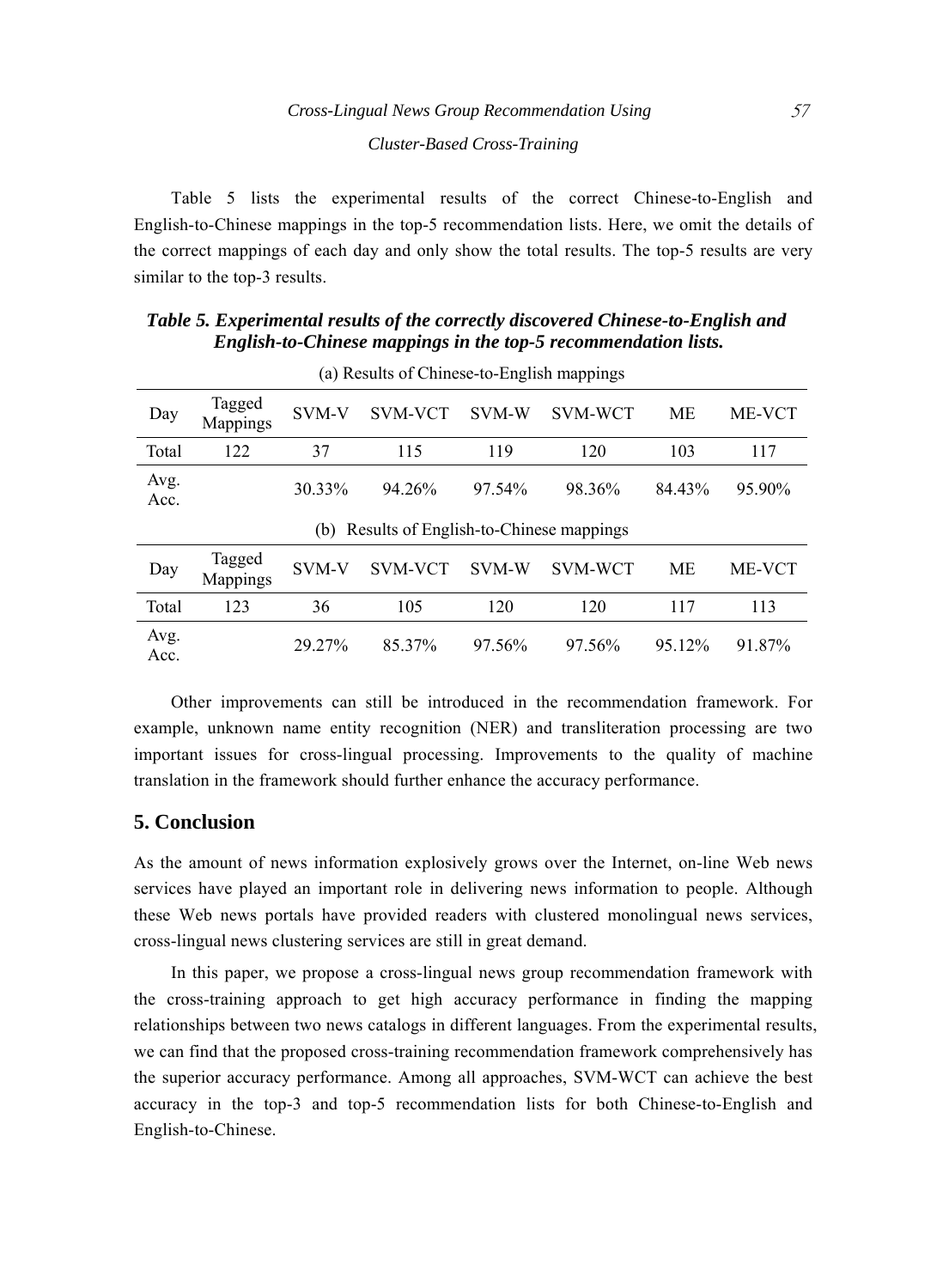There are still many research issues left for our future study. For example, feature weighting plays an important role in system performance. Meaningful features should be explored and employed for integration. In addition, we only consider the accuracy rate of correct mappings in current experiments. The correct rejection rate needs to be further studied for independent source/target categories. Furthermore, the scoring method can be discussed to find whether there are other better approaches to discover the correct mapping. In addition, a filtering scheme needs be discussed to screen out incorrect mapping recommendations (negative mappings) for practical use. One of the most challenging issues is how to translate new words which are created daily due to the rapidly changing Web. A better automatic bilingual translation system is needed to fulfill the requirements of effective term translation for the NER problem and the transliteration problem.

#### **Acknowledgement**

The authors would like to thank the National Science Council of the Republic of China, Taiwan, for partially supporting this research under Contract No. NSC 95-2745-E-155-008. The authors would also like to express many thanks to the anonymous reviewers for their precious suggestions for this paper.

#### **References**

- Agrawal, R. and R. Srikan, "On Integrating Catalogs," in *Proceedings of the 10th International Conference on World Wide Web*, 2001, pp. 603-612.
- Chen, H.-H., J.-J. Kuo, and T.-C. Su, "Clustering and Visualization in a Multi-lingual Multidocument Summarization System," in *Proceedings of 25th European Conference on Information Retrieval Research*, 2003, pp. 266-280.
- Chen, I.-X., C.-H. Shih, and C.-Z. Yang, "Web Catalog Integration using Support Vector Machines," in *Proceedings of the 1st Workshop on Intelligent Web Technology (IWT 2004)*, Taipei, Taiwan, 2004, pp. 7-13.
- Chen, I.-X., J.-C. Ho, and C.-Z. Yang, "An Iterative Approach for Web Catalog Integration with Support Vector Machines," in *Proceedings of 2nd Asia Information Retrieval Symposium (AIRS 2005)*, 2005, pp. 703-708.
- Foo, S. and H. Li, "Chinese Word Segmentation and Its Effect on Information Retrieval," *Information Processing and Management*, 40(1), 2004, pp. 161-190.
- Fox, C., "Lexical Analysis and Stop Lists", *Information Retrieval: Data Structures and Algorithms*, Chapter 7, Frakes, W. and Baeza-Yates, R., (eds.), Prentice-Hall, 1992, pp. 102-130.
- Nie, J.Y. and F. Ren, "Chinese Information Retrieval: Using Characters or Words," *Information Processing and Management*, 35(4), 1999, pp. 443-162.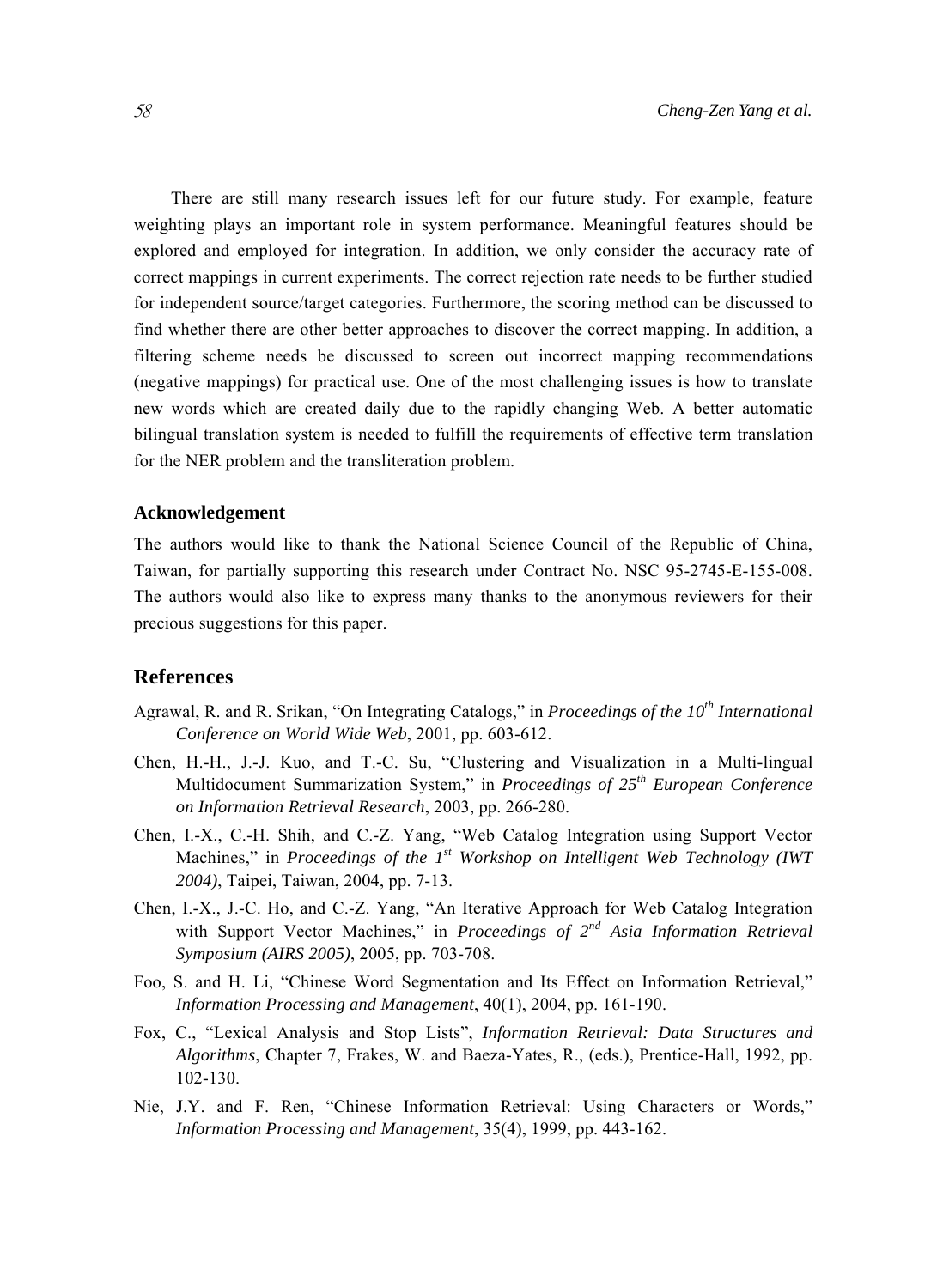## *Cluster-Based Cross-Training*

- Nie, J.Y., J. Gao, J. Zhang, and M. Zhou, "On the Use of Words and N-grams for Chinese Information Retrieval," in *Proceedings of the 5th International Workshop on Information Retrieval with Asian Languages*, 2000, pp. 141-148.
- Sarawagi, S., S. Chakrabarti, and S. Godbole, "Cross-training: Learning Probabilistic Mappings between Topics," in *Proceedings of the 9th ACM SIGKDD International Conference on Knowledge Discovery and Data Mining*, 2003, pp. 177-186.
- Sinica BOW, The Academia Sinica Bilingual Wordnet. Ver. 1.0, The Association for Computational Linguistics and Chinese Language Processing, 2005.
- Tsay, J.-J., H.-Y. Chen, C.-F. Chang, and C.-H. Lin, "Enhancing Techniques for Efficient Topic Hierarchy Integration," in *Proceedings of the 3rd International Conference on Data Mining (ICDM'03)*, 2003, pp. 657-660.
- Tseng, Y.-H., "Automatic Thesaurus Generation for Chinese Documents," *Journal of the American Society for Information Science and Technology*, 53(13), 2002, pp. 1130-1138.
- Tseng, Y.-H., C.-J. Lin, H.-H. Chen, and Y.-I Lin, "Toward Generic Title Generation for Clustered Documents," in *Proceedings of the 3rd Asia Information Retrieval Symposium (AIRS 2006)*, 2006, Singapore, pp. 145-157.
- Wu, C. W., T. H. Tsai, and W. L. Hsu, "Learning to Integrate Web Taxonomies with Fine-Grained Relations: A Case Study Using Maximum Entropy Model," in *Proceedings of 2nd Asia Information Retrieval Symposium (AIRS 2005)*, 2005, pp. 190-205.
- Yang, C.-Z., C.-M. Chen, and I.-X. Chen, "A Cross-Lingual Framework for Web News Taxonomy Integration," in *Proceedings of the 3rd Asia Information Retrieval Symposium (AIRS 2006)*, 2006, Singapore, pp. 270-283.
- Zhang, D. and W. S. Lee, "Web Taxonomy Integration using Support Vector Machines," in *Proceedings of the 13th International Conference on World Wide Web*, 2004a, pp. 472-481.
- Zhang, D. and W. S. Lee, "Web Taxonomy Integration through Co-Bootstrapping," in *Proceedings of the 27th Annual International ACM SIGIR Conference on Research and Development in Information Retrieval*, 2004b, pp. 410-417.

#### **Online Resources**

Altavista News, http://www.altavista.com/news/default.

BBC News, "First impressions count for web." English version is available at http://news.bbc.co.uk/2/hi/technology/4616700.stm; Chinese version is available at http://news.bbc.co.uk/chinese/trad/hi/newsid\_4610000/newsid\_4618500/4618552.stm, 2006.

Google News, http://news.google.com/.

Google Translation, http://www.google.com/translate\_t?hl=zh-TW.

Joachims, T., SVMlight, version 5.0, http://svmlight.joachims.org/, 2002.